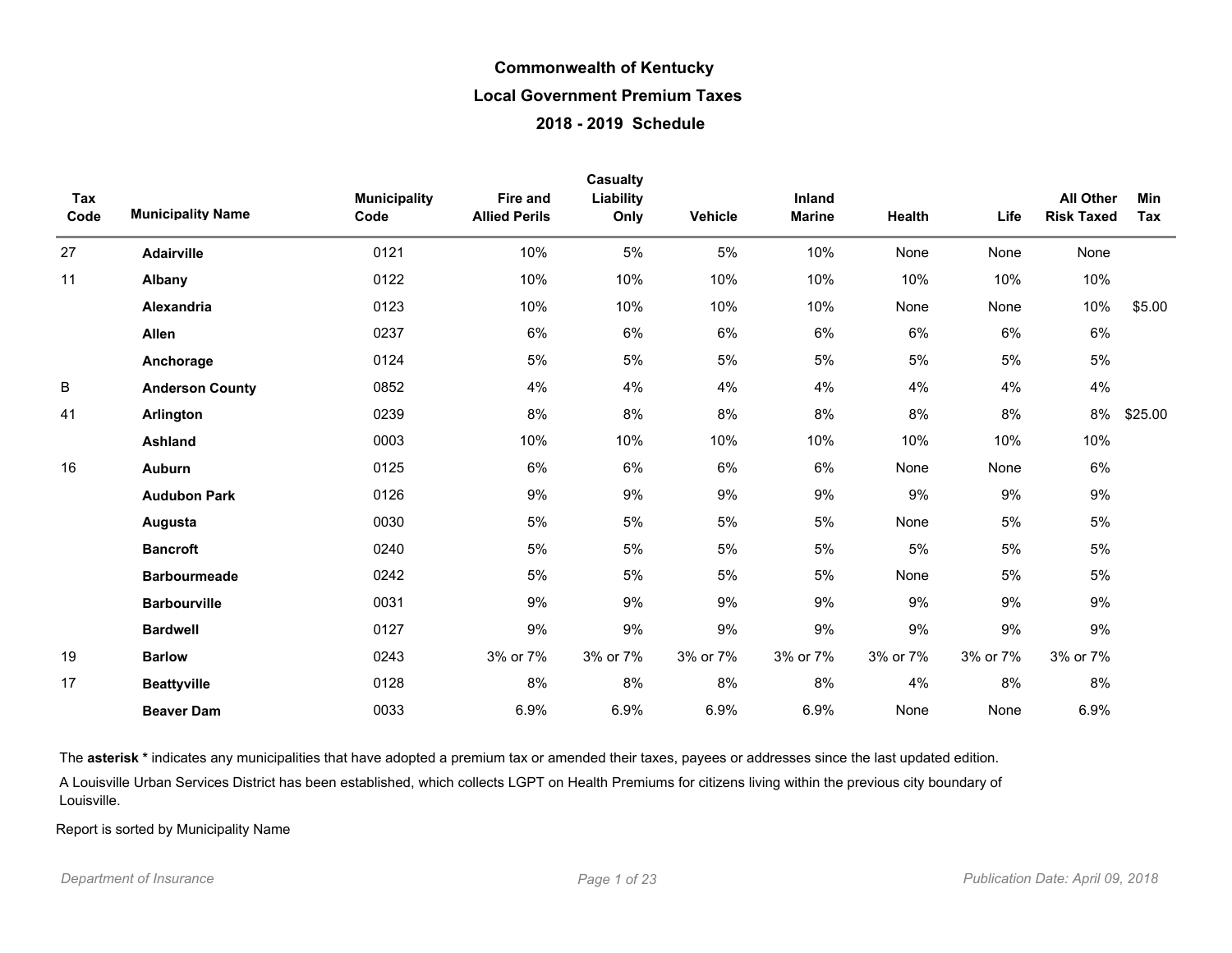| Tax<br>Code | <b>Municipality Name</b>   | <b>Municipality</b><br>Code | <b>Fire and</b><br><b>Allied Perils</b> | <b>Casualty</b><br>Liability<br>Only | Vehicle | Inland<br><b>Marine</b> | Health | Life         | <b>All Other</b><br><b>Risk Taxed</b> | <b>Min</b><br>Tax |
|-------------|----------------------------|-----------------------------|-----------------------------------------|--------------------------------------|---------|-------------------------|--------|--------------|---------------------------------------|-------------------|
|             | <b>Bedford</b>             | 0244                        | 11%                                     | 11%                                  | 11%     | 11%                     | 11%    | 11%          | 11%                                   | \$5.00            |
|             | <b>Beechwood Village</b>   | 0129                        | 5%                                      | 5%                                   | 5%      | 5%                      | None   | 5%           | 5%                                    |                   |
| E           | <b>Bell County</b>         | 0856                        | 7%                                      | 7%                                   | 7%      | 7%                      | None   | 7%           | None                                  |                   |
|             | <b>Bellemeade</b>          | 0247                        | 5%                                      | 5%                                   | 5%      | 5%                      | None   | $5\%$        | $5\%$                                 |                   |
|             | <b>Bellevue</b>            | 0034                        | 10%                                     | 10%                                  | 10%     | 10%                     | 10%    | 10%          | 10%                                   |                   |
|             | <b>Bellewood</b>           | 0248                        | 5%                                      | 5%                                   | 5%      | 5%                      | $5\%$  | 5%           | $5\%$                                 |                   |
|             | <b>Benton</b>              | 0035                        | 7.5%                                    | 7.5%                                 | 7.5%    | 7.5%                    | 7.5%   | \$18.75 Flat | 7.5%                                  |                   |
|             | <b>Berea</b>               | 0036                        | 6%                                      | 6%                                   | 6%      | 6%                      | None   | 6%           | 6%                                    |                   |
|             | <b>Berry</b>               | 0249                        | 7.25%                                   | 7.25%                                | 7.25%   | 7.25%                   | 7.25%  | 7.25%        | 7.25%                                 |                   |
|             | <b>Blue Ridge Manor</b>    | 0251                        | 5%                                      | 5%                                   | 5%      | 5%                      | 5%     | 5%           | $5\%$                                 |                   |
|             | <b>Bonnieville</b>         | 1026                        | 8%                                      | 8%                                   | 8%      | 8%                      | 8%     | 8%           | 8%                                    |                   |
| 07          | <b>Bowling Green</b>       | 0004                        | 7%                                      | 2%                                   | 2%      | 7%                      | 2%     | 2%           | 7%                                    | \$5.00            |
|             | <b>Bradfordsville</b>      | 0254                        | 3%                                      | 3%                                   | 3%      | 3%                      | 3%     | 3%           | 3%                                    |                   |
|             | <b>Brandenburg</b>         | 0132                        | 5%                                      | $5\%$                                | 5%      | 5%                      | 5%     | $5\%$        | $5\%$                                 |                   |
| 30          | <b>Breckinridge County</b> | 0863                        | 5%                                      | 5%                                   | 5%      | 5%                      | None   | 5%           | 5%                                    |                   |
|             | <b>Briarwood</b>           | 0256                        | 5%                                      | 5%                                   | 5%      | 5%                      | 5%     | 5%           | 5%                                    |                   |
|             | <b>Brodhead</b>            | 0259                        | 6%                                      | 6%                                   | 6%      | 6%                      | 6%     | 6%           | 6%                                    |                   |
|             | <b>Broeck Pointe</b>       | 0455                        | 5%                                      | 5%                                   | 5%      | 5%                      | 5%     | 5%           | $5\%$                                 |                   |

The asterisk \* indicates any municipalities that have adopted a premium tax or amended their taxes, payees or addresses since the last updated edition.

A Louisville Urban Services District has been established, which collects LGPT on Health Premiums for citizens living within the previous city boundary of Louisville.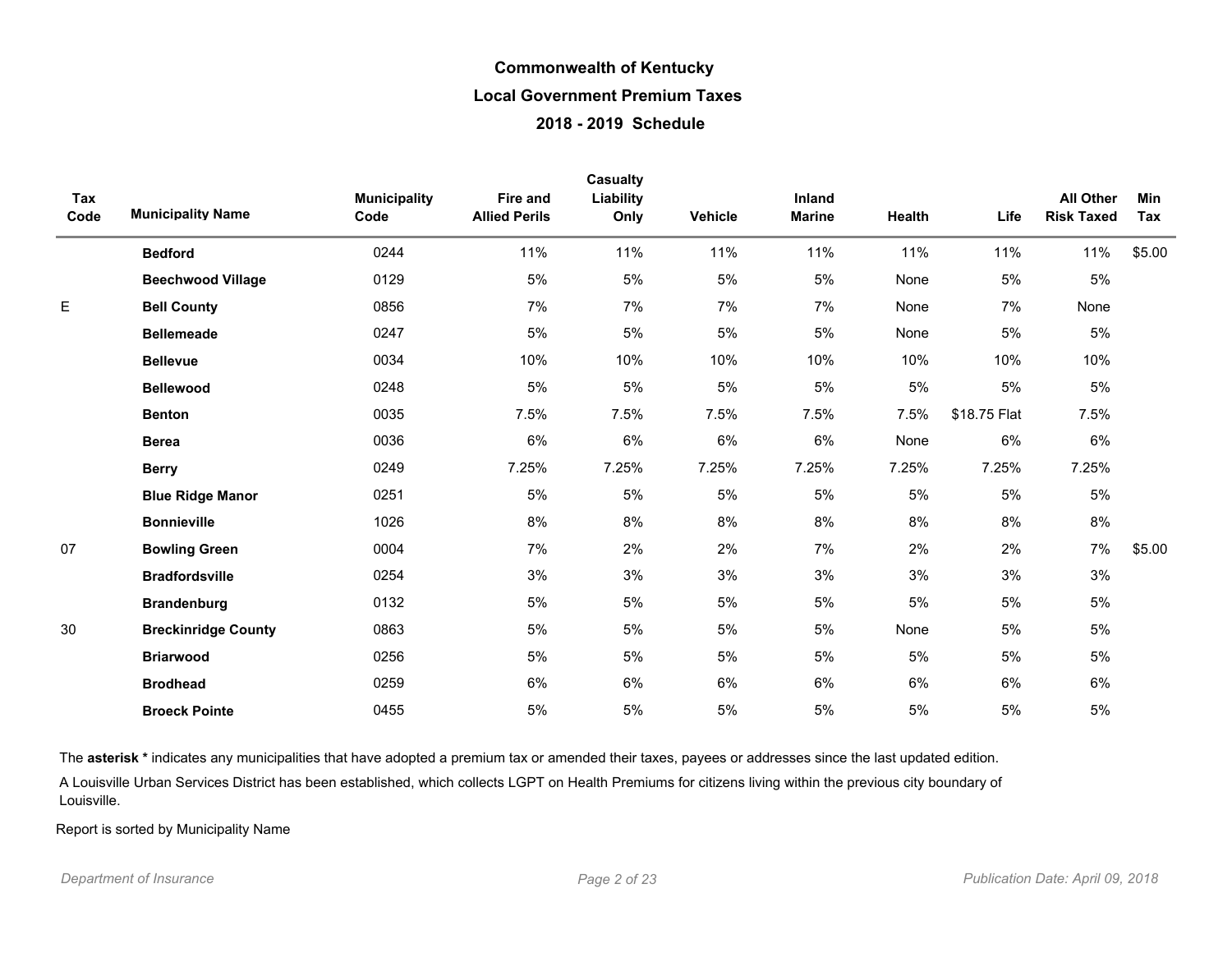|             |                           |                             |                                         | Casualty          |                |                         |        |      |                                       |                   |
|-------------|---------------------------|-----------------------------|-----------------------------------------|-------------------|----------------|-------------------------|--------|------|---------------------------------------|-------------------|
| Tax<br>Code | <b>Municipality Name</b>  | <b>Municipality</b><br>Code | <b>Fire and</b><br><b>Allied Perils</b> | Liability<br>Only | <b>Vehicle</b> | Inland<br><b>Marine</b> | Health | Life | <b>All Other</b><br><b>Risk Taxed</b> | <b>Min</b><br>Tax |
|             | <b>Bromley</b>            | 0133                        | 10%                                     | 10%               | 10%            | 10%                     | None   | None | 10%                                   |                   |
|             | <b>Brooksville</b>        | 0134                        | 7%                                      | 7%                | 7%             | 7%                      | 7%     | 7%   | 7%                                    |                   |
|             | <b>Brownsboro Farm</b>    | 0260                        | 5%                                      | 5%                | 5%             | $5\%$                   | None   | 5%   | $5\%$                                 |                   |
|             | <b>Brownsboro Village</b> | 1015                        | 5%                                      | 5%                | 5%             | 5%                      | 5%     | 5%   | $5\%$                                 |                   |
|             | <b>Brownsville</b>        | 0135                        | 7%                                      | 7%                | 7%             | 7%                      | 7%     | 7%   | 7%                                    |                   |
|             | <b>Bullitt County</b>     | 0864                        | 5%                                      | 5%                | 5%             | 5%                      | None   | None | $5\%$                                 |                   |
|             | <b>Burgin</b>             | 0136                        | 10%                                     | 10%               | 10%            | 10%                     | 10%    | 10%  | 10%                                   |                   |
|             | <b>Burkesville</b>        | 0137                        | 10%                                     | 10%               | 10%            | 10%                     | 10%    | 10%  | 10%                                   |                   |
|             | <b>Burnside</b>           | 0138                        | 9%                                      | 9%                | 9%             | 9%                      | 9%     | 9%   | 9%                                    | \$5.00            |
|             | <b>Butler</b>             | 0139                        | 10%                                     | 10%               | 10%            | 10%                     | 10%    | 10%  | 10%                                   |                   |
|             | Cadiz                     | 0140                        | 6%                                      | 6%                | 6%             | $6\%$                   | 6%     | 6%   | 6%                                    |                   |
|             | Calhoun                   | 0141                        | 12%                                     | 12%               | 12%            | 12%                     | 12%    | 12%  | 12%                                   |                   |
|             | California                | 0264                        | 10%                                     | 10%               | 10%            | 10%                     | None   | 10%  | 10%                                   |                   |
|             | <b>Calvert City</b>       | 0037                        | 7%                                      | 7%                | 7%             | 7%                      | 7%     | 7%   | 7%                                    |                   |
|             | Cambridge                 | 0266                        | 5%                                      | 5%                | 5%             | 5%                      | 5%     | 5%   | 5%                                    |                   |
|             | <b>Campbell County</b>    | 0868                        | 10%                                     | 10%               | 10%            | 10%                     | None   | None | 10%                                   |                   |
|             | Campbellsburg             | 0142                        | 12%                                     | 12%               | 12%            | 12%                     | 12%    | 12%  | 12%                                   | \$5.00            |
|             | Campbellsville            | 0011                        | 10%                                     | 10%               | 10%            | 10%                     | 10%    | 2%   | 10%                                   |                   |

The asterisk \* indicates any municipalities that have adopted a premium tax or amended their taxes, payees or addresses since the last updated edition.

A Louisville Urban Services District has been established, which collects LGPT on Health Premiums for citizens living within the previous city boundary of Louisville.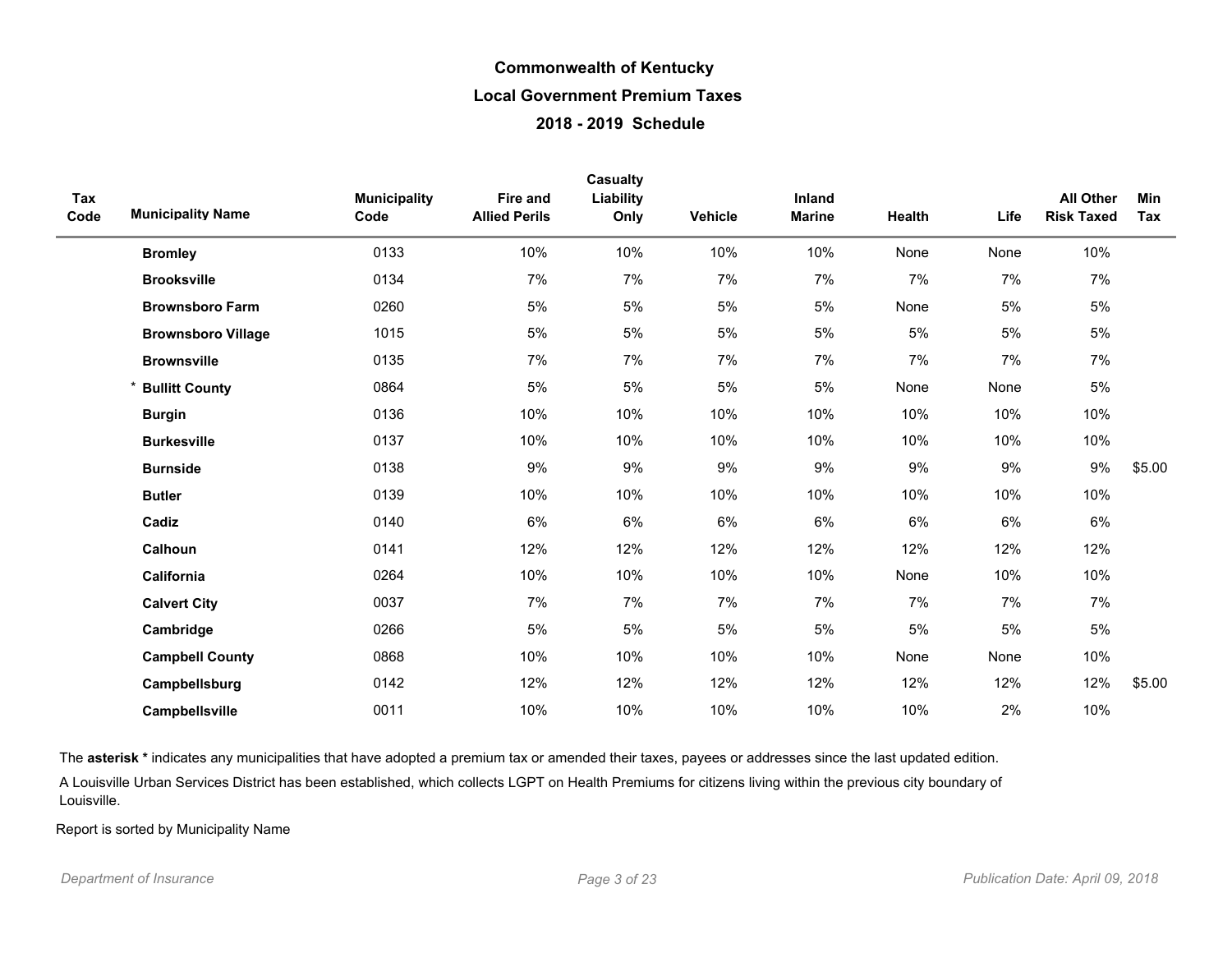| Tax<br>Code | <b>Municipality Name</b> | <b>Municipality</b><br>Code | <b>Fire and</b><br><b>Allied Perils</b> | <b>Casualty</b><br>Liability<br>Only | Vehicle | Inland<br><b>Marine</b> | Health | Life | <b>All Other</b><br><b>Risk Taxed</b> | Min<br>Tax |
|-------------|--------------------------|-----------------------------|-----------------------------------------|--------------------------------------|---------|-------------------------|--------|------|---------------------------------------|------------|
|             | Campton                  | 0267                        | 8%                                      | 8%                                   | 8%      | 8%                      | None   | None | 8%                                    |            |
|             | Caneyville               | 0268                        | 5.2%                                    | 5.2%                                 | 5.2%    | 5.2%                    | None   | None | None                                  | \$5.00     |
|             | Carlisle                 | 0038                        | 7.5%                                    | 7.5%                                 | 7.5%    | 7.5%                    | 7.5%   | 7.5% | 7.5%                                  | \$5.00     |
|             | * Carlisle County        | 1035                        | 4%                                      | 4%                                   | 4%      | 4%                      | 4%     | 4%   | 4%                                    |            |
|             | <b>Carrollton</b>        | 0039                        | 8%                                      | $8\%$                                | 8%      | 8%                      | 8%     | 8%   | 8%                                    |            |
|             | <b>Carter County</b>     | 0870                        | 9%                                      | 9%                                   | 9%      | 9%                      | None   | None | 9%                                    |            |
|             | <b>Casey County</b>      | 0872                        | 6%                                      | 6%                                   | 6%      | 6%                      | None   | None | 6%                                    |            |
|             | Catlettsburg             | 0040                        | 14%                                     | 14%                                  | 14%     | 14%                     | 14%    | 14%  | 14%                                   | \$5.00     |
|             | <b>Cave City</b>         | 0143                        | 8%                                      | 8%                                   | 8%      | 8%                      | 8%     | 8%   | None                                  |            |
|             | Centertown               | 0272                        | 6%                                      | 6%                                   | 6%      | 6%                      | None   | None | 6%                                    |            |
| 09          | <b>Central City</b>      | 0041                        | 8%                                      | 8%                                   | 8%      | 8%                      | 8%     | 8%   | 8%                                    |            |
|             | <b>Clark County</b>      | 0994                        | 4%                                      | 4%                                   | 4%      | 4%                      | None   | None | 4%                                    |            |
|             | <b>Clarkson</b>          | 0276                        | 5%                                      | 5%                                   | 5%      | 5%                      | 5%     | 5%   | 5%                                    | \$5.00     |
|             | Clay                     | 0144                        | 8%                                      | 8%                                   | 8%      | 8%                      | None   | None | 8%                                    |            |
|             | <b>Clay City</b>         | 0145                        | 5%                                      | $5\%$                                | 5%      | 5%                      | None   | None | None                                  |            |
| 24          | Cloverport               | 0147                        | 9%                                      | 9%                                   | 9%      | 9%                      | 9%     | None | 9%                                    | \$5.00     |
|             | <b>Coal Run Village</b>  | 1011                        | 4%                                      | 4%                                   | 4%      | 4%                      | None   | 4%   | 4%                                    |            |
|             | <b>Cold Spring</b>       | 0148                        | 10%                                     | 10%                                  | 10%     | 10%                     | None   | None | 10%                                   |            |

The asterisk \* indicates any municipalities that have adopted a premium tax or amended their taxes, payees or addresses since the last updated edition.

A Louisville Urban Services District has been established, which collects LGPT on Health Premiums for citizens living within the previous city boundary of Louisville.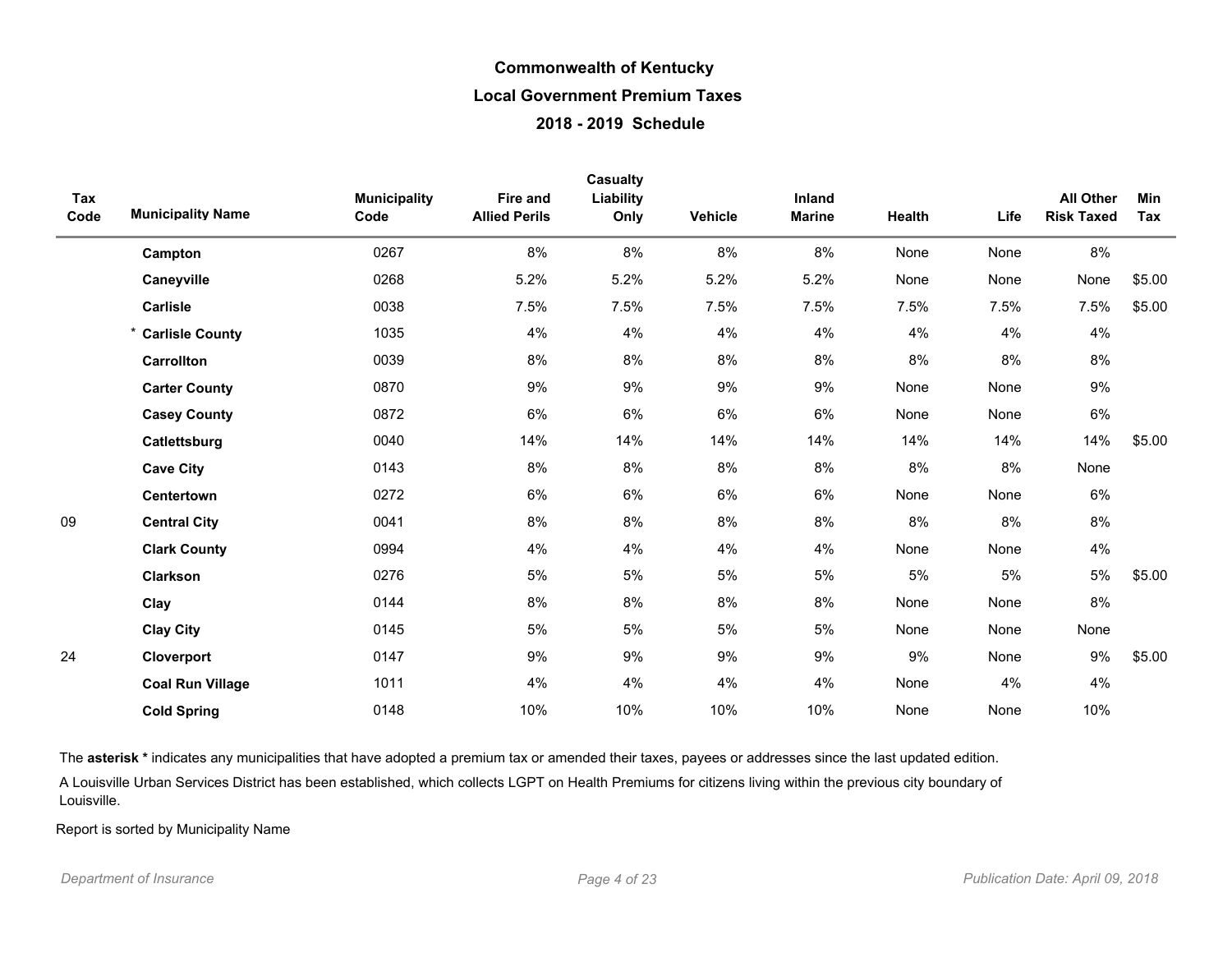| Tax  |                          | <b>Municipality</b> | Fire and             | Casualty<br>Liability |         | Inland        |               |       | <b>All Other</b>  | Min |
|------|--------------------------|---------------------|----------------------|-----------------------|---------|---------------|---------------|-------|-------------------|-----|
| Code | <b>Municipality Name</b> | Code                | <b>Allied Perils</b> | Only                  | Vehicle | <b>Marine</b> | <b>Health</b> | Life  | <b>Risk Taxed</b> | Tax |
|      | Coldstream               | 0447                | 5%                   | 5%                    | 5%      | 5%            | 5%            | 5%    | 5%                |     |
|      | Columbia                 | 0042                | 10%                  | 10%                   | 10%     | 10%           | 10%           | 10%   | 10%               |     |
|      | Corbin                   | 0012                | 9%                   | 9%                    | 9%      | 9%            | 9%            | 9%    | 9%                |     |
|      | <b>Corinth</b>           | 0279                | 10%                  | 10%                   | 10%     | 10%           | 10%           | 10%   | 10%               |     |
|      | Corydon                  | 0150                | 12%                  | 12%                   | 12%     | 12%           | 12%           | 12%   | 12%               |     |
| 44   | Covington                | 0005                | 12%                  | 12%                   | 12%     | 12%           | 12%           | 12%   | 12%               |     |
|      | <b>Crab Orchard</b>      | 0280                | 9%                   | 9%                    | 9%      | 9%            | 9%            | 9%    | 9%                |     |
|      | <b>Creekside</b>         | 0458                | 5.8%                 | 5.8%                  | 5.8%    | 5.8%          | 5.8%          | 5.8%  | 5.8%              |     |
|      | <b>Crescent Springs</b>  | 0151                | 5%                   | 5%                    | 5%      | 5%            | 5%            | 10%   | 5%                |     |
|      | <b>Crestview</b>         | 0282                | 10%                  | 10%                   | 10%     | 10%           | None          | None  | 10%               |     |
| J    | <b>Crestwood</b>         | 0284                | 10%                  | 10%                   | 10%     | 10%           | 10%           | 10%   | 10%               |     |
| 14   | <b>Crittenden</b>        | 0285                | 9%                   | 9%                    | 9%      | 9%            | 9%            | 9%    | 9%                |     |
|      | <b>Crittenden County</b> | 1007                | 2%                   | 2%                    | 2%      | 2%            | None          | None  | 2%                |     |
|      | Crofton                  | 0153                | 10%                  | 10%                   | 10%     | 10%           | 10%           | 10%   | 10%               |     |
|      | Crossgate                | 0286                | 5%                   | 5%                    | 5%      | 5%            | 5%            | $5\%$ | 5%                |     |
|      | <b>Cumberland</b>        | 0043                | 8%                   | 8%                    | 8%      | 8%            | 8%            | 8%    | 8%                |     |
|      | Cynthiana                | 0044                | 6%                   | 6%                    | 6%      | 6%            | 6%            | 6%    | $6\%$             |     |
|      | <b>Danville</b>          | 0013                | 8%                   | 8%                    | 8%      | 8%            | None          | 8%    | 8%                |     |

The asterisk \* indicates any municipalities that have adopted a premium tax or amended their taxes, payees or addresses since the last updated edition.

A Louisville Urban Services District has been established, which collects LGPT on Health Premiums for citizens living within the previous city boundary of Louisville.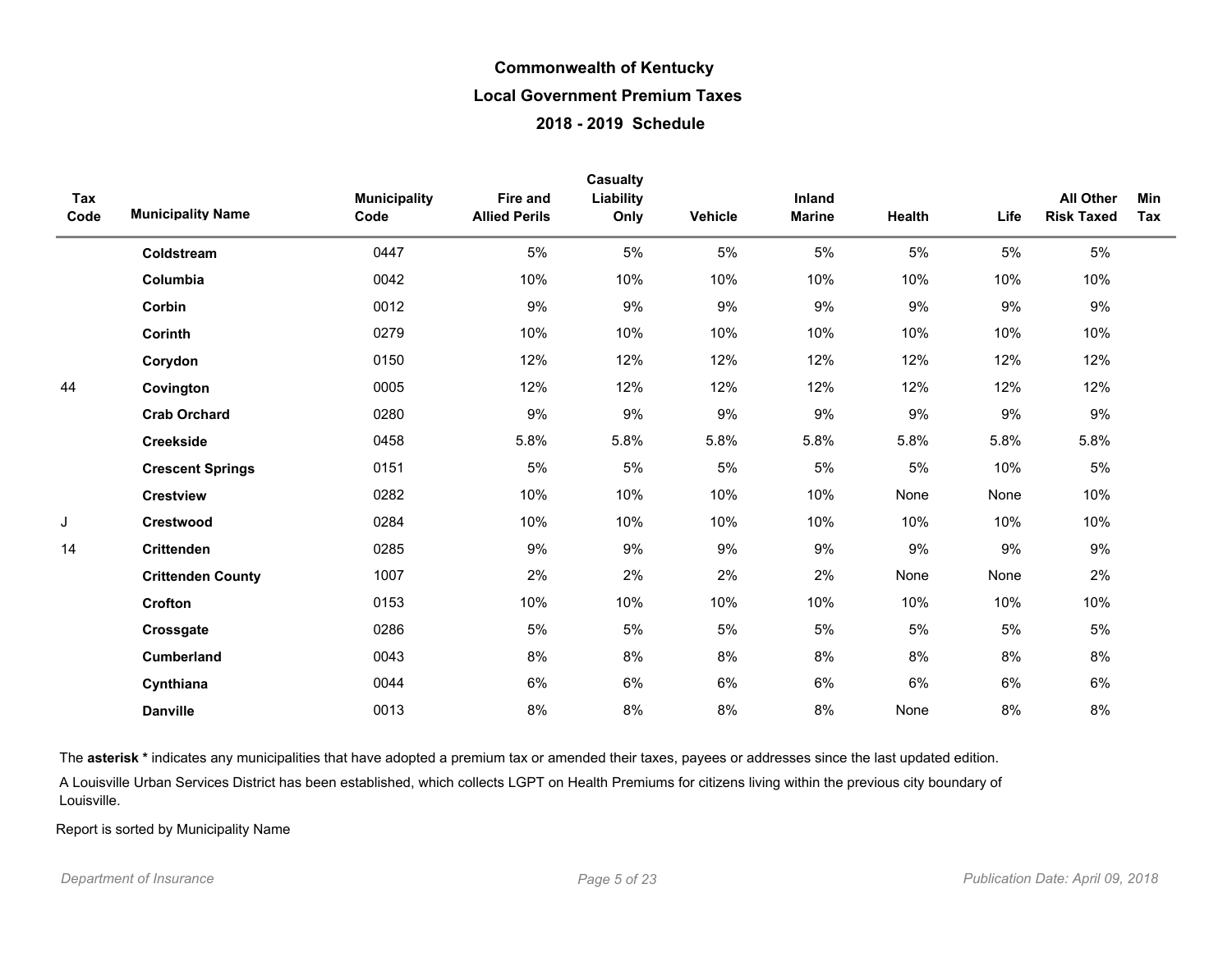| Tax<br>Code | <b>Municipality Name</b> | <b>Municipality</b><br>Code | <b>Fire and</b><br><b>Allied Perils</b> | <b>Casualty</b><br>Liability<br>Only | Vehicle | Inland<br><b>Marine</b> | Health | Life | <b>All Other</b><br><b>Risk Taxed</b> | Min<br>Tax |
|-------------|--------------------------|-----------------------------|-----------------------------------------|--------------------------------------|---------|-------------------------|--------|------|---------------------------------------|------------|
| $E-12$      | <b>Daviess County</b>    | 0879                        | 8.9%                                    | 8.9%                                 | 8.9%    | 8.9%                    | 4.9%   | None | None                                  |            |
| Α           | <b>Dawson Springs</b>    | 0045                        | 10%                                     | 10%                                  | 10%     | 10%                     | 5%     | 5%   | 10%                                   |            |
| 01          | <b>Dayton</b>            | 0046                        | 11%                                     | 11%                                  | 11%     | 11%                     | None   | None | 11%                                   |            |
|             | <b>Dixon</b>             | 0288                        | $5\%$                                   | 5%                                   | 5%      | 5%                      | 5%     | 5%   | $5\%$                                 |            |
|             | <b>Douglass Hills</b>    | 0047                        | 5%                                      | 5%                                   | 5%      | 5%                      | None   | 5%   | $5\%$                                 |            |
|             | <b>Dover</b>             | 0289                        | 7%                                      | 7%                                   | 7%      | 7%                      | 7%     | 7%   | 7%                                    |            |
|             | <b>Druid Hills</b>       | 0290                        | 5%                                      | 5%                                   | $5\%$   | $5\%$                   | 5%     | 5%   | $5\%$                                 |            |
|             | Dry Ridge                | 0156                        | 8.5%                                    | 8.5%                                 | 8.5%    | 8.5%                    | 8.5%   | 8.5% | 8.5%                                  |            |
|             | Earlington               | 0048                        | 10%                                     | 10%                                  | 10%     | 10%                     | 10%    | 10%  | 10%                                   |            |
|             | Eddyville                | 0157                        | 10%                                     | 10%                                  | 5%      | 10%                     | None   | None | 10%                                   | \$5.00     |
|             | Edmonton                 | 0158                        | 7%                                      | 7%                                   | 7%      | 7%                      | 7%     | 7%   | 7%                                    |            |
| A           | <b>Ekron</b>             | 0292                        | 3%                                      | 3%                                   | 3%      | 3%                      | 3%     | 10%  | 3%                                    |            |
|             | Elizabethtown            | 0050                        | 8%                                      | 8%                                   | 8%      | 8%                      | None   | None | 8%                                    |            |
|             | <b>Elkhorn City</b>      | 0051                        | 3%                                      | 3%                                   | 3%      | 3%                      | None   | 3%   | 3%                                    |            |
|             | <b>Elkton</b>            | 0052                        | 8%                                      | 8%                                   | 8%      | 8%                      | None   | None | 8%                                    | \$10.00    |
|             | <b>Elliott County</b>    | 0999                        | 6%                                      | 6%                                   | 6%      | 6%                      | None   | None | 6%                                    |            |
|             | <b>Elsmere</b>           | 0053                        | 10%                                     | 10%                                  | 10%     | 10%                     | 10%    | 10%  | 10%                                   |            |
|             | <b>Eminence</b>          | 0054                        | 10%                                     | 10%                                  | 10%     | 10%                     | 10%    | 10%  | 10%                                   |            |

The asterisk \* indicates any municipalities that have adopted a premium tax or amended their taxes, payees or addresses since the last updated edition.

A Louisville Urban Services District has been established, which collects LGPT on Health Premiums for citizens living within the previous city boundary of Louisville.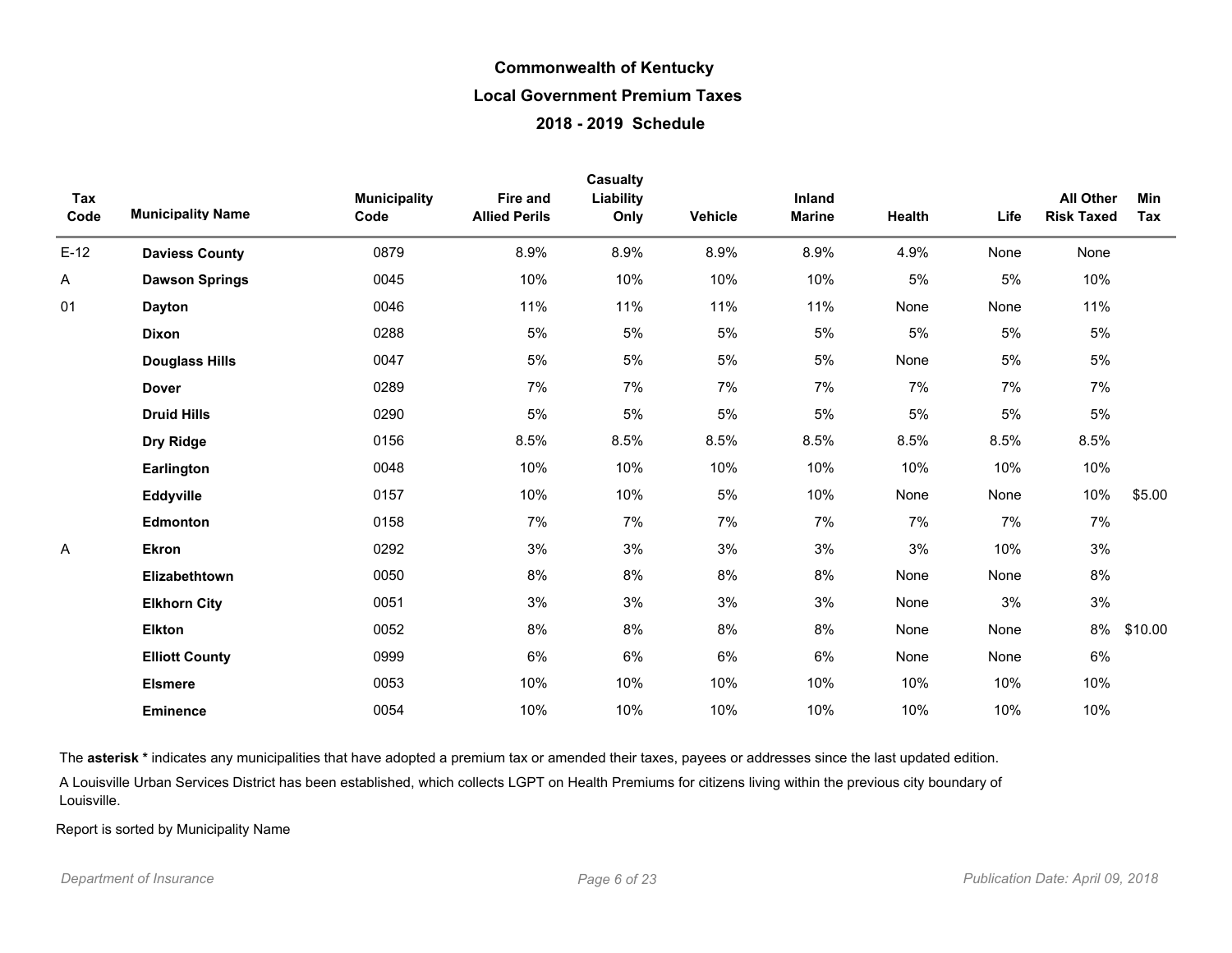| Tax  |                          | <b>Municipality</b> | Fire and             | <b>Casualty</b><br>Liability |         | Inland        |        |              | <b>All Other</b>  | Min     |
|------|--------------------------|---------------------|----------------------|------------------------------|---------|---------------|--------|--------------|-------------------|---------|
| Code | <b>Municipality Name</b> | Code                | <b>Allied Perils</b> | Only                         | Vehicle | <b>Marine</b> | Health | Life         | <b>Risk Taxed</b> | Tax     |
|      | <b>Erlanger</b>          | 0014                | 10%                  | 10%                          | 10%     | 10%           | 10%    | 10%          | 10%               |         |
|      | <b>Evarts</b>            | 0159                | 10%                  | 10%                          | 10%     | 10%           | 10%    | 10%          | 10%               |         |
|      | Ewing                    | 1002                | 6%                   | 6%                           | 6%      | 6%            | None   | 6%           | 6%                |         |
|      | <b>Falmouth</b>          | 0055                | 10%                  | 10%                          | 10%     | 10%           | 10%    | 10%          | 10%               |         |
|      | * Ferguson               | 1034                | 6.32%                | 6.32%                        | 6.32%   | 6.32%         | 6.32%  | 8%           | 6.32%             |         |
|      | <b>Fincastle</b>         | 0297                | 5%                   | 5%                           | 5%      | 5%            | 5%     | $5\%$        | $5\%$             |         |
|      | <b>Flatwoods</b>         | 0015                | 8%                   | 8%                           | 8%      | 8%            | None   | \$25.00 Flat | 8%                | \$5.00  |
| 36   | <b>Fleming County</b>    | 1005                | 6%                   | 6%                           | 6%      | 6%            | None   | 6%           | 6%                |         |
|      | <b>Fleming-Neon</b>      | 0161                | 5%                   | 5%                           | 5%      | 5%            | 5%     | 5%           | $5\%$             |         |
| Κ    | Flemingsburg             | 0056                | 6%                   | 6%                           | 6%      | 6%            | 6%     | 6%           | 6%                | \$10.00 |
|      | * Florence               | 0016                | 5%                   | 5%                           | 5%      | 5%            | 5%     | $5\%$        | $5\%$             |         |
| Α    | <b>Floyd County</b>      | 1029                | 6%                   | 6%                           | 6%      | 6%            | 6%     | 6%           | 6%                | \$10.00 |
|      | <b>Fordsville</b>        | 0298                | 8%                   | 8%                           | 8%      | 8%            | 8%     | 8%           | 8%                |         |
|      | <b>Forest Hills</b>      | 0299                | 5%                   | 5%                           | 5%      | 5%            | 5%     | $5\%$        | $5\%$             |         |
| н    | <b>Fort Mitchell</b>     | 0057                | 7%                   | 7%                           | 7%      | 7%            | 7%     | 7%           | 7%                |         |
|      | <b>Fort Thomas</b>       | 0058                | 10%                  | 10%                          | 10%     | 10%           | 10%    | 10%          | 10%               |         |
| P    | <b>Fort Wright</b>       | 0059                | 8%                   | 8%                           | 8%      | 8%            | None   | 8%           | 8%                |         |
|      | <b>Fountain Run</b>      | 0301                | 5%                   | 5%                           | 5%      | 5%            | 5%     | 5%           | 5%                |         |

The asterisk \* indicates any municipalities that have adopted a premium tax or amended their taxes, payees or addresses since the last updated edition.

A Louisville Urban Services District has been established, which collects LGPT on Health Premiums for citizens living within the previous city boundary of Louisville.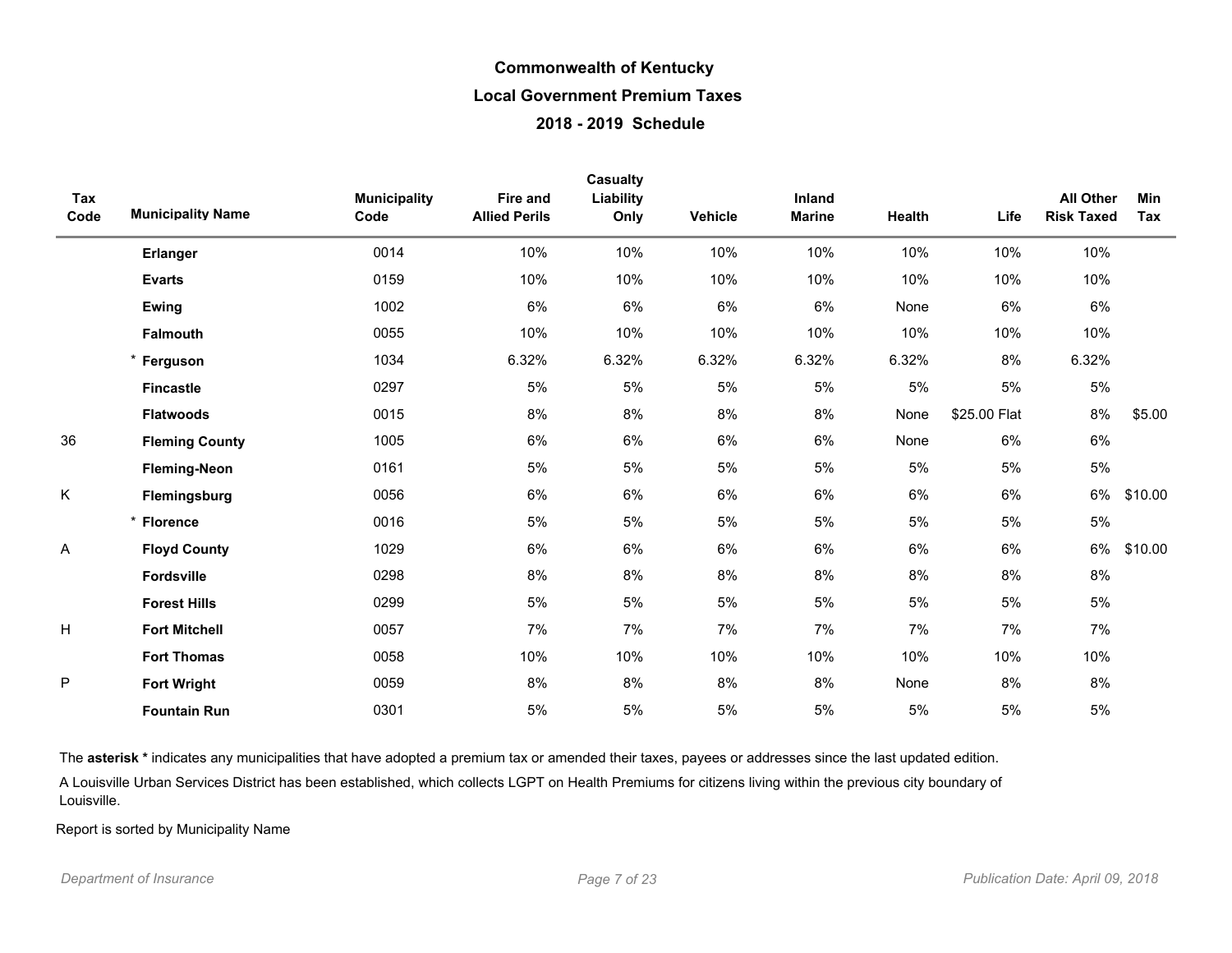| Tax<br>Code | <b>Municipality Name</b> | <b>Municipality</b><br>Code | Fire and<br><b>Allied Perils</b> | Casualty<br>Liability<br>Only | Vehicle | Inland<br><b>Marine</b> | Health | Life  | <b>All Other</b><br><b>Risk Taxed</b> | <b>Min</b><br>Tax |
|-------------|--------------------------|-----------------------------|----------------------------------|-------------------------------|---------|-------------------------|--------|-------|---------------------------------------|-------------------|
|             | <b>Fox Chase</b>         | 0967                        | 5%                               | 5%                            | 5%      | 5%                      | None   | None  | 5%                                    |                   |
|             | <b>Frankfort</b>         | 0006                        | 6%                               | 6%                            | 6%      | 6%                      | 6%     | 6%    | 6%                                    |                   |
|             | <b>Franklin</b>          | 0060                        | 9%                               | 9%                            | 9%      | 9%                      | 9%     | 9%    | 9%                                    |                   |
|             | <b>Franklin County</b>   | 0886                        | 6%                               | 6%                            | 6%      | 6%                      | None   | 6%    | 6%                                    |                   |
|             | Fredonia                 | 0162                        | 6%                               | 6%                            | 6%      | 6%                      | None   | None  | 6%                                    |                   |
| Α           | Frenchburg               | 0302                        | 5%                               | 5%                            | 5%      | 5%                      | 5%     | 5%    | 5%                                    |                   |
| $B-04$      | <b>Fulton County</b>     | 0887                        | 3%                               | 3%                            | 3%      | 3%                      | None   | 3%    | 3%                                    | \$10.00           |
|             | <b>Gamaliel</b>          | 0303                        | 7%                               | 7%                            | 7%      | 7%                      | 7%     | 7%    | 7%                                    |                   |
| 37          | Georgetown               | 0062                        | 5%                               | 5%                            | 5%      | 5%                      | 5%     | 5%    | 5%                                    |                   |
|             | Ghent                    | 1003                        | 5%                               | 5%                            | 5%      | 5%                      | 5%     | $5\%$ | 5%                                    |                   |
|             | Glasgow                  | 0017                        | 5%                               | 5%                            | 5%      | 5%                      | 2%     | 2%    | 5%                                    |                   |
|             | <b>Glencoe</b>           | 0309                        | 6%                               | 6%                            | 6%      | 6%                      | 6%     | 6%    | 6%                                    |                   |
|             | <b>Glenview</b>          | 0464                        | 5%                               | 5%                            | 5%      | 5%                      | 5%     | $5\%$ | 5%                                    |                   |
|             | <b>Glenview Hills</b>    | 0307                        | 5%                               | 5%                            | 5%      | 5%                      | None   | $5\%$ | 5%                                    |                   |
|             | <b>Glenview Manor</b>    | 0308                        | 5%                               | 5%                            | 5%      | 5%                      | None   | None  | None                                  |                   |
|             | <b>Goose Creek</b>       | 0310                        | 10%                              | 10%                           | 10%     | 10%                     | None   | 10%   | 10%                                   |                   |
|             | Goshen                   | 0451                        | 10%                              | 10%                           | 10%     | 10%                     | None   | 10%   | 10%                                   |                   |
|             | Graymoor-Devondale       | 0312                        | 5%                               | 5%                            | 5%      | 5%                      | None   | $5\%$ | $5\%$                                 |                   |

The asterisk \* indicates any municipalities that have adopted a premium tax or amended their taxes, payees or addresses since the last updated edition.

A Louisville Urban Services District has been established, which collects LGPT on Health Premiums for citizens living within the previous city boundary of Louisville.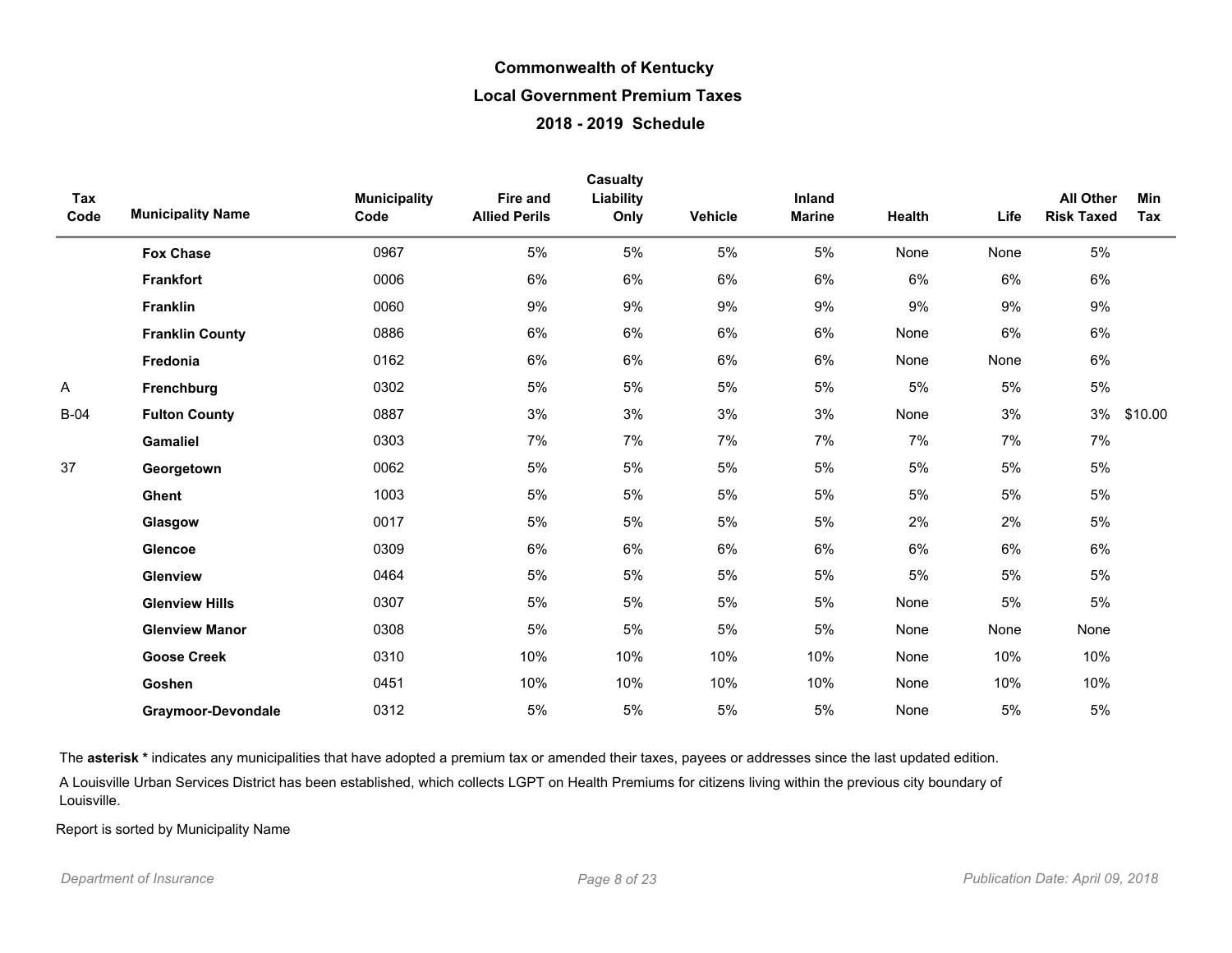|             |                          |                             |                                         | Casualty          |                |                         |        |       |                                       |            |
|-------------|--------------------------|-----------------------------|-----------------------------------------|-------------------|----------------|-------------------------|--------|-------|---------------------------------------|------------|
| Tax<br>Code | <b>Municipality Name</b> | <b>Municipality</b><br>Code | <b>Fire and</b><br><b>Allied Perils</b> | Liability<br>Only | <b>Vehicle</b> | Inland<br><b>Marine</b> | Health | Life  | <b>All Other</b><br><b>Risk Taxed</b> | Min<br>Tax |
|             | Grayson                  | 0063                        | 10.5%                                   | 10.5%             | 10.5%          | 10.5%                   | None   | None  | 10.5%                                 |            |
| 48-43       | <b>Green County</b>      | 1025                        | 3%                                      | 3%                | 3%             | 3%                      | None   | None  | 3%                                    |            |
|             | <b>Green Spring</b>      | 0313                        | 5.75%                                   | 5.75%             | 5.75%          | 5.75%                   | None   | 5.75% | 5.75%                                 |            |
|             | Greensburg               | 0164                        | 10%                                     | 10%               | 10%            | 10%                     | None   | 10%   | 10%                                   |            |
|             | Greenup                  | 0165                        | 8%                                      | 8%                | 8%             | 8%                      | None   | None  | None                                  | \$5.00     |
|             | Greenville               | 0064                        | 11%                                     | 11%               | 11%            | 11%                     | 11%    | 11%   | 11%                                   |            |
|             | Guthrie                  | 0166                        | 8%                                      | 8%                | 8%             | 8%                      | None   | 5%    | $8\%$                                 |            |
|             | Hanson                   | 0314                        | 10%                                     | 10%               | 10%            | 10%                     | None   | 10%   | 10%                                   |            |
|             | Hardinsburg              | 0168                        | 6%                                      | 6%                | 6%             | 6%                      | 6%     | None  | 6%                                    |            |
|             | Harlan                   | 0065                        | 8%                                      | 8%                | 8%             | 8%                      | None   | 8%    | 8%                                    |            |
|             | Harrodsburg              | 0066                        | 10%                                     | 10%               | 10%            | 10%                     | 10%    | 10%   | 10%                                   |            |
|             | <b>Hartford</b>          | 0169                        | 10%                                     | 10%               | 10%            | 10%                     | 10%    | 10%   | 10%                                   |            |
|             | <b>Hawesville</b>        | 0974                        | 8%                                      | 8%                | 8%             | 8%                      | 8%     | None  | 8%                                    |            |
|             | Hazard                   | 0018                        | 5%                                      | 5%                | 5%             | 5%                      | 5%     | 5%    | 5%                                    |            |
|             | <b>Hebron Estates</b>    | 0981                        | 5%                                      | 5%                | 5%             | 5%                      | None   | None  | 5%                                    |            |
|             | Henderson                | 0019                        | 10%                                     | 10%               | 10%            | 10%                     | 10%    | 10%   | 10%                                   | \$5.00     |
| A           | <b>Henderson County</b>  | 0900                        | 9.75%                                   | 9.75%             | 9.75%          | 9.75%                   | 9.75%  | 9.75% | 9.75%                                 |            |
|             | <b>Heritage Creek</b>    | 0996                        | 5%                                      | $5\%$             | 5%             | 5%                      | None   | 5%    | 5%                                    |            |

The asterisk \* indicates any municipalities that have adopted a premium tax or amended their taxes, payees or addresses since the last updated edition.

A Louisville Urban Services District has been established, which collects LGPT on Health Premiums for citizens living within the previous city boundary of Louisville.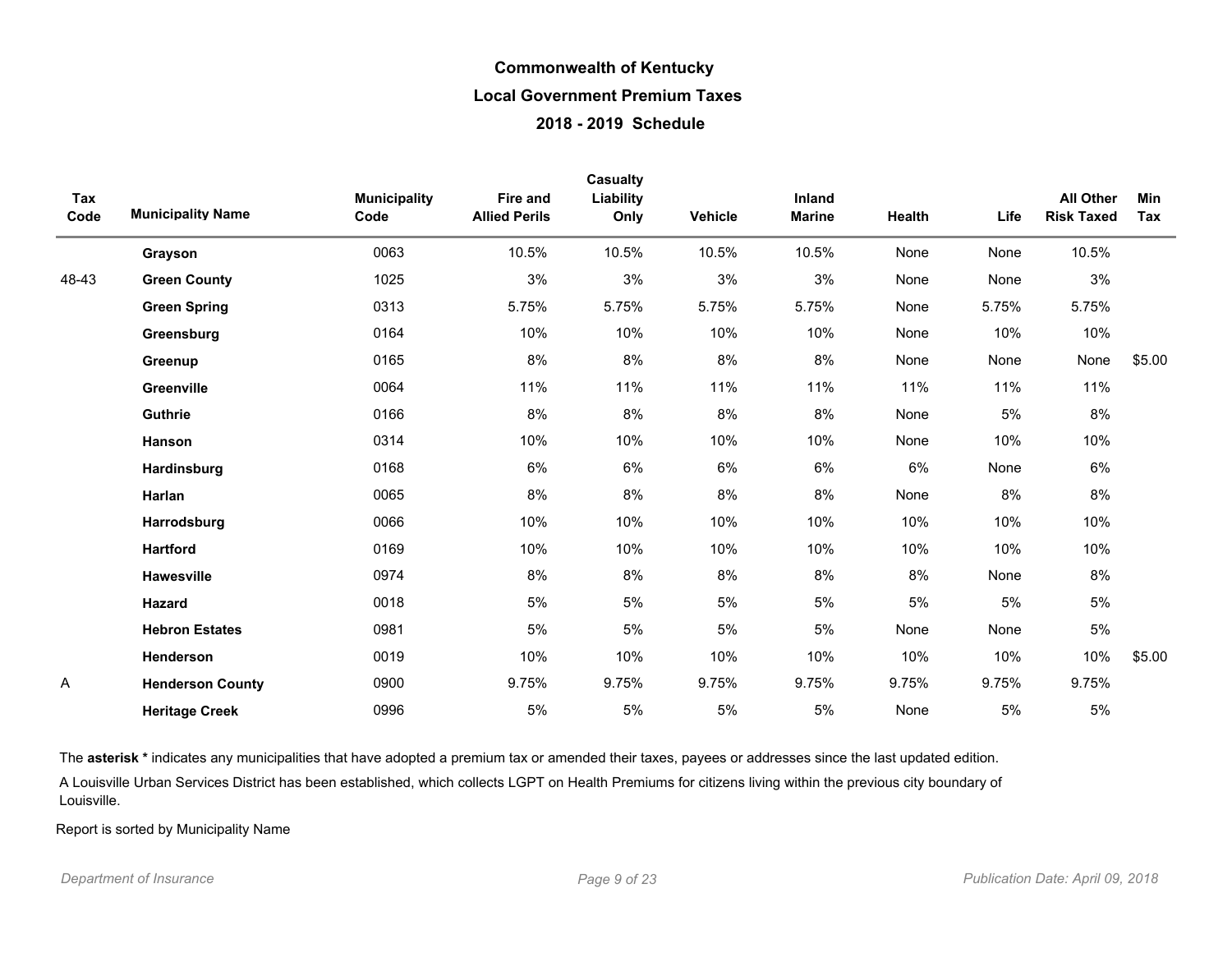|             |                          |                             |                                  | Casualty          |         |                         |        |       |                                       |                   |
|-------------|--------------------------|-----------------------------|----------------------------------|-------------------|---------|-------------------------|--------|-------|---------------------------------------|-------------------|
| Tax<br>Code | <b>Municipality Name</b> | <b>Municipality</b><br>Code | Fire and<br><b>Allied Perils</b> | Liability<br>Only | Vehicle | Inland<br><b>Marine</b> | Health | Life  | <b>All Other</b><br><b>Risk Taxed</b> | <b>Min</b><br>Tax |
| B           | Hickman                  | 0067                        | 3%                               | 3%                | 3%      | 3%                      | None   | None  | 3%                                    |                   |
|             | <b>Hickory Hill</b>      | 0444                        | 5%                               | $5\%$             | $5%$    | 5%                      | None   | $5\%$ | 5%                                    |                   |
|             | <b>Highland Heights</b>  | 0171                        | 10%                              | 10%               | 10%     | 10%                     | None   | None  | 10%                                   |                   |
|             | <b>Hills And Dales</b>   | 0448                        | 5%                               | $5\%$             | $5%$    | 5%                      | None   | $5\%$ | $5\%$                                 |                   |
|             | <b>Hillview</b>          | 1020                        | 7%                               | 7%                | 7%      | 7%                      | None   | None  | 7%                                    |                   |
| Α           | Hindman                  | 0172                        | 3%                               | 3%                | 3%      | 3%                      | None   | 3%    | 3%                                    |                   |
| 47          | Hodgenville              | 0069                        | 10%                              | 10%               | 10%     | 10%                     | 10%    | 10%   | 10%                                   |                   |
|             | <b>Hollow Creek</b>      | 0318                        | 5%                               | 5%                | 5%      | 5%                      | 5%     | 5%    | 5%                                    |                   |
| Α           | <b>Hopkins County</b>    | 0903                        | 10%                              | 10%               | 10%     | 10%                     | None   | 10%   | 10%                                   |                   |
|             | Hopkinsville             | 0020                        | 8.5%                             | 8.5%              | 8.5%    | 8.5%                    | 8.5%   | 8.5%  | 8.5%                                  |                   |
|             | <b>Horse Cave</b>        | 0173                        | 8%                               | 8%                | 8%      | 8%                      | 8%     | 8%    | 8%                                    |                   |
|             | <b>Houston Acres</b>     | 0321                        | 7%                               | 7%                | 7%      | 7%                      | None   | 7%    | 7%                                    |                   |
|             | <b>Hunters Hollow</b>    | 0969                        | 5%                               | 5%                | 5%      | 5%                      | None   | None  | 5%                                    |                   |
|             | Hurstbourne              | 0449                        | 8%                               | 8%                | 8%      | 8%                      | None   | 8%    | 8%                                    |                   |
|             | <b>Hurstbourne Acres</b> | 0322                        | 5%                               | 5%                | 5%      | 5%                      | 5%     | 5%    | 5%                                    |                   |
|             | <b>Hustonville</b>       | 0174                        | 6%                               | 6%                | 6%      | 6%                      | None   | None  | 6%                                    |                   |
|             | Hyden                    | 0323                        | 4%                               | 4%                | 4%      | 4%                      | 4%     | 4%    | 4%                                    |                   |
|             | <b>Indian Hills</b>      | 0176                        | 5%                               | 5%                | 5%      | 5%                      | 5%     | 5%    | 5%                                    |                   |

The asterisk \* indicates any municipalities that have adopted a premium tax or amended their taxes, payees or addresses since the last updated edition.

A Louisville Urban Services District has been established, which collects LGPT on Health Premiums for citizens living within the previous city boundary of Louisville.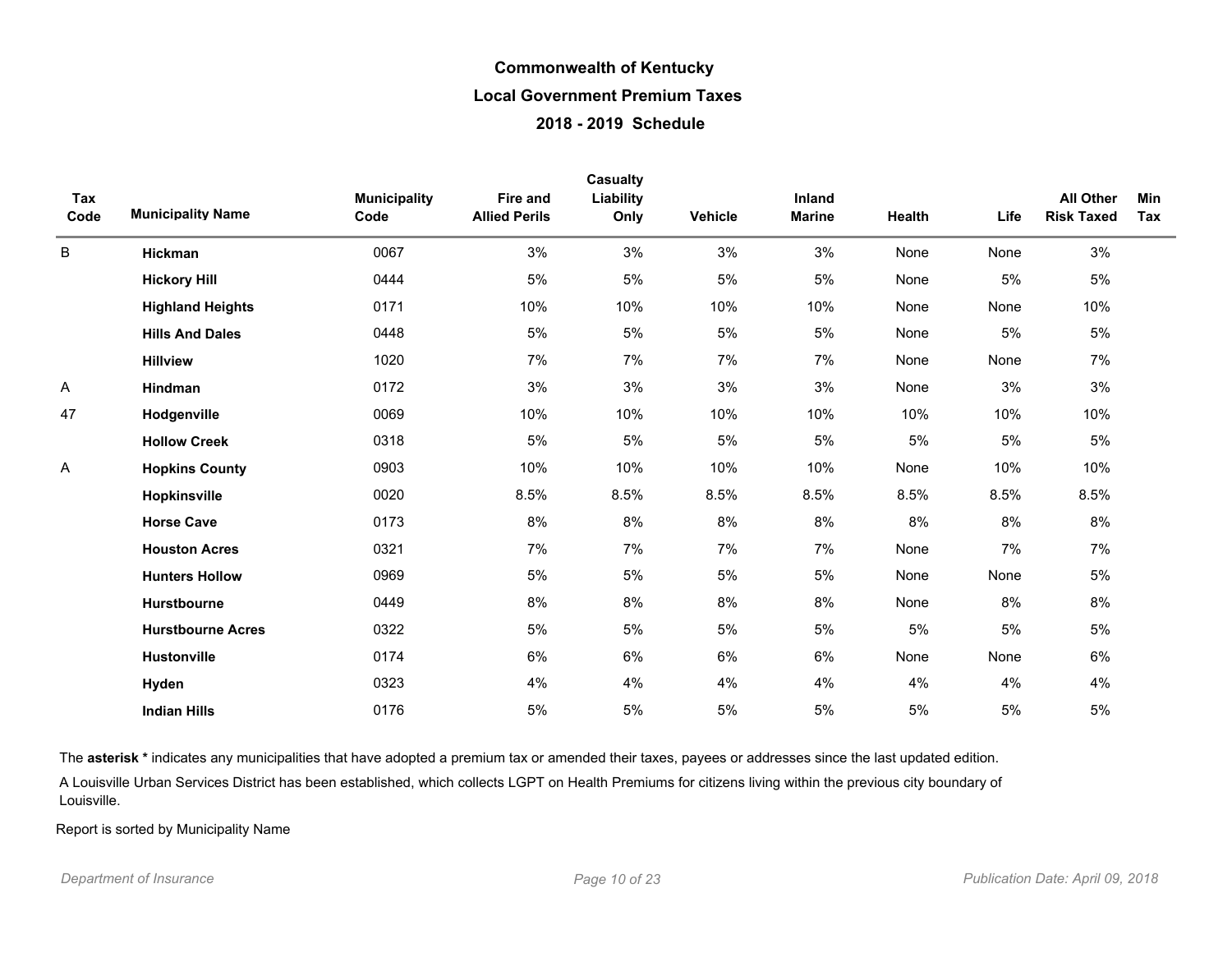| Tax<br>Code | <b>Municipality Name</b> | <b>Municipality</b><br>Code | <b>Fire and</b><br><b>Allied Perils</b> | <b>Casualty</b><br>Liability<br>Only | Vehicle | Inland<br><b>Marine</b> | Health | Life | <b>All Other</b><br><b>Risk Taxed</b> | Min<br>Tax |
|-------------|--------------------------|-----------------------------|-----------------------------------------|--------------------------------------|---------|-------------------------|--------|------|---------------------------------------|------------|
|             | Irvine                   | 0070                        | 10%                                     | 10%                                  | 10%     | 10%                     | None   | 10%  | 10%                                   | \$5.00     |
|             | Irvington                | 0177                        | 10%                                     | 10%                                  | 10%     | 10%                     | 10%    | 10%  | 10%                                   |            |
|             | * Island                 | 0326                        | 11%                                     | 11%                                  | 11%     | 11%                     | 11%    | 11%  | 11%                                   |            |
|             | Jackson                  | 0071                        | 8.5%                                    | 8.5%                                 | 8.5%    | 8.5%                    | None   | None | 8.5%                                  |            |
|             | <b>Jackson County</b>    | 0904                        | 5%                                      | 5%                                   | 5%      | 5%                      | None   | None | 5%                                    |            |
|             | <b>Jamestown</b>         | 0178                        | 10%                                     | 10%                                  | 10%     | 10%                     | 10%    | 10%  | 10%                                   |            |
|             | Jeffersontown            | 0072                        | 5%                                      | 5%                                   | 5%      | 5%                      | None   | 5%   | 5%                                    |            |
|             | Jeffersonville           | 0439                        | 4%                                      | 4%                                   | 4%      | 4%                      | None   | 4%   | None                                  | \$5.00     |
|             | <b>Jenkins</b>           | 0073                        | 6%                                      | 6%                                   | 6%      | 6%                      | 6%     | 6%   | 6%                                    |            |
|             | <b>Junction City</b>     | 0179                        | 12%                                     | 12%                                  | 12%     | 12%                     | 12%    | 12%  | 12%                                   |            |
| $L-35$      | <b>Kenton County</b>     | 1000                        | 8%                                      | 8%                                   | 8%      | 8%                      | None   | None | 8%                                    | \$5.00     |
|             | <b>Kingsley</b>          | 0330                        | 5%                                      | 5%                                   | 5%      | 5%                      | $5%$   | None | 5%                                    |            |
| $A-49$      | <b>Knott County</b>      | 1028                        | 8%                                      | 8%                                   | 8%      | 8%                      | None   | None | 8%                                    |            |
| 15          | Kuttawa                  | 0180                        | 10%                                     | None                                 | None    | None                    | None   | None | None                                  | \$5.00     |
|             | La Center                | 0181                        | 3%                                      | 3%                                   | 3%      | 3%                      | None   | 3%   | 3%                                    | \$25.00    |
|             | Lafayette                | 0331                        | 7%                                      | 7%                                   | 7%      | 7%                      | 7%     | 7%   | 7%                                    |            |
|             | Lagrange                 | 0074                        | 10%                                     | 10%                                  | 10%     | 10%                     | 10%    | 10%  | 10%                                   |            |
|             | <b>Lakeside Park</b>     | 0182                        | 8%                                      | 8%                                   | 8%      | 8%                      | 8%     | 10%  | 8%                                    |            |

The asterisk \* indicates any municipalities that have adopted a premium tax or amended their taxes, payees or addresses since the last updated edition.

A Louisville Urban Services District has been established, which collects LGPT on Health Premiums for citizens living within the previous city boundary of Louisville.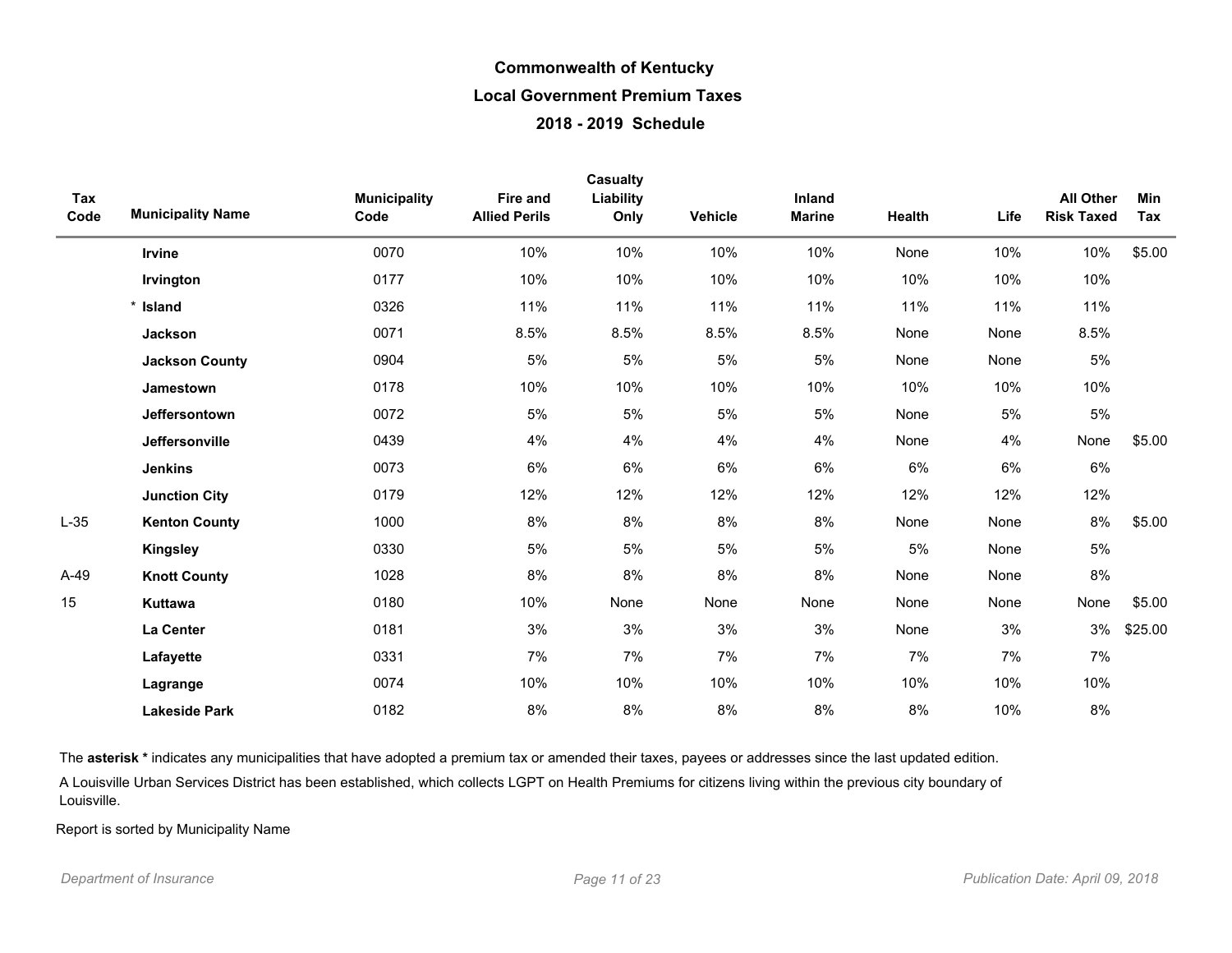|             |                                                 |                             |                                         | <b>Casualty</b>   |         |                         |        |       |                                       |                   |
|-------------|-------------------------------------------------|-----------------------------|-----------------------------------------|-------------------|---------|-------------------------|--------|-------|---------------------------------------|-------------------|
| Tax<br>Code | <b>Municipality Name</b>                        | <b>Municipality</b><br>Code | <b>Fire and</b><br><b>Allied Perils</b> | Liability<br>Only | Vehicle | Inland<br><b>Marine</b> | Health | Life  | <b>All Other</b><br><b>Risk Taxed</b> | <b>Min</b><br>Tax |
|             | Lancaster                                       | 0183                        | 10%                                     | 10%               | 10%     | 10%                     | 10%    | 10%   | 10%                                   |                   |
|             | <b>Langdon Place</b>                            | 0332                        | 5%                                      | 5%                | 5%      | 5%                      | 5%     | 5%    | 5%                                    |                   |
| B           | Lawrenceburg                                    | 0075                        | 8%                                      | 8%                | 8%      | 8%                      | $8\%$  | 8%    | 8%                                    |                   |
|             | Lebanon                                         | 0076                        | 10%                                     | 10%               | 10%     | 10%                     | 10%    | 10%   | 10%                                   |                   |
|             | <b>Lebanon Junction</b>                         | 0975                        | 5%                                      | 5%                | 5%      | 5%                      | None   | None  | 5%                                    |                   |
|             | Leitchfield                                     | 0077                        | 8%                                      | 8%                | 8%      | 8%                      | 8%     | 8%    | 8%                                    | \$5.00            |
|             | <b>Lewis County</b>                             | 0917                        | 6%                                      | 6%                | 6%      | 6%                      | None   | 6%    | 6%                                    |                   |
| 08          | Lewisburg                                       | 0185                        | 10%                                     | None              | 5%      | None                    | None   | None  | None                                  | \$5.00            |
| D           | Lexington-Fayette                               | 0002                        | 5%                                      | 5%                | 5%      | 5%                      | 5%     | 5%    | 5%                                    | \$5.00            |
|             | Liberty                                         | 0187                        | 8%                                      | 8%                | 8%      | 8%                      | None   | None  | 8%                                    |                   |
|             | Lincolnshire                                    | 0336                        | 5%                                      | 5%                | 5%      | 5%                      | None   | 5%    | 5%                                    |                   |
|             | Livermore                                       | 0188                        | 10%                                     | 10%               | 10%     | 10%                     | 10%    | 10%   | 10%                                   |                   |
|             | Livingston                                      | 0337                        | 7%                                      | 7%                | 7%      | 7%                      | 7%     | 7%    | 7%                                    |                   |
|             | London                                          | 0078                        | 7%                                      | 7%                | 7%      | 7%                      | 7%     | 7%    | 7%                                    | \$5.00            |
|             | Loretto                                         | 0339                        | 3%                                      | 3%                | 3%      | 3%                      | 3%     | 3%    | 3%                                    | \$5.00            |
| 29          | Louisa                                          | 0189                        | 8%                                      | 8%                | 8%      | 8%                      | 8%     | 8%    | 8%                                    | \$25.00           |
| R           | <b>Louisville Urban Services</b><br><b>Dist</b> | 1017                        | 5%                                      | 5%                | 5%      | $5%$                    | 5%     | $5\%$ | 5%                                    |                   |
| R           | Louisville-Jefferson                            | 0001                        | 5%                                      | $5\%$             | 5%      | 5%                      | None   | $5\%$ | $5\%$                                 |                   |

The asterisk \* indicates any municipalities that have adopted a premium tax or amended their taxes, payees or addresses since the last updated edition.

A Louisville Urban Services District has been established, which collects LGPT on Health Premiums for citizens living within the previous city boundary of Louisville.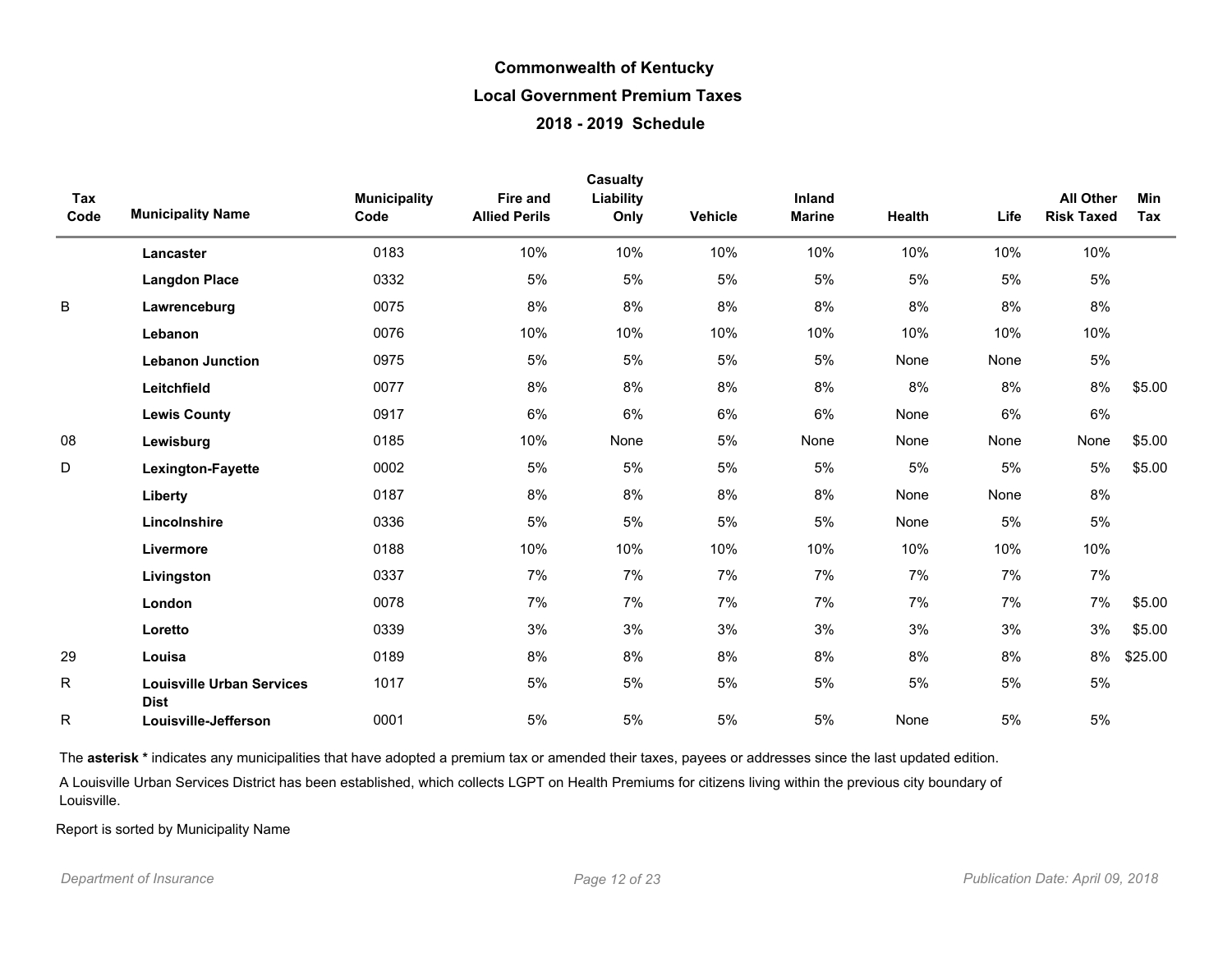| Tax<br>Code | <b>Municipality Name</b> | <b>Municipality</b><br>Code | <b>Fire and</b><br><b>Allied Perils</b> | Casualty<br>Liability<br>Only | <b>Vehicle</b> | <b>Inland</b><br><b>Marine</b> | Health | Life  | <b>All Other</b><br><b>Risk Taxed</b> | <b>Min</b><br>Tax |
|-------------|--------------------------|-----------------------------|-----------------------------------------|-------------------------------|----------------|--------------------------------|--------|-------|---------------------------------------|-------------------|
|             | Loyall                   | 0190                        | 9.2%                                    | 9.2%                          | 9.2%           | 9.2%                           | 9.2%   | 9.2%  | 9.2%                                  |                   |
|             | Ludlow                   | 0079                        | 10%                                     | 10%                           | 10%            | 10%                            | 10%    | 10%   | 10%                                   |                   |
|             | Lynch                    | 1022                        | 8%                                      | 8%                            | 8%             | 8%                             | 8%     | 8%    | 8%                                    |                   |
| H           | Lyndon                   | 0080                        | 5%                                      | $5\%$                         | 5%             | $5\%$                          | None   | 5%    | 5%                                    |                   |
|             | Lynnview                 | 0192                        | $5\%$                                   | $5\%$                         | $5\%$          | $5\%$                          | None   | 5%    | 5%                                    |                   |
|             | <b>Madisonville</b>      | 0081                        | 10%                                     | 10%                           | 10%            | 10%                            | None   | 10%   | 10%                                   |                   |
|             | <b>Manchester</b>        | 0082                        | 4%                                      | 4%                            | 4%             | 4%                             | 4%     | 4%    | 4%                                    |                   |
|             | <b>Manor Creek</b>       | 0341                        | 5%                                      | $5\%$                         | 5%             | $5\%$                          | $5\%$  | 5%    | 5%                                    |                   |
|             | <b>Marion</b>            | 0083                        | 4%                                      | 4%                            | 4%             | 4%                             | 4%     | 4%    | 4%                                    |                   |
|             | <b>Martin</b>            | 0084                        | 9%                                      | 9%                            | 9%             | 9%                             | 9%     | 9%    | 9%                                    |                   |
|             | <b>Maryhill Estates</b>  | 0342                        | 5.75%                                   | 5.75%                         | 5.75%          | 5.75%                          | 5.75%  | 5.75% | 5.75%                                 |                   |
| 31          | <b>Mason County</b>      | 0930                        | 7%                                      | 7%                            | 7%             | 7%                             | None   | 7%    | 7%                                    |                   |
|             | <b>Mayfield</b>          | 0021                        | 9%                                      | 9%                            | 9%             | 9%                             | $9\%$  | 9%    | 9%                                    | \$5.00            |
|             | * Maysville              | 0022                        | 8%                                      | 8%                            | 8%             | 8%                             | None   | 8%    | 8%                                    |                   |
|             | <b>Mc Henry</b>          | 0985                        | 5%                                      | 5%                            | 5%             | 5%                             | 5%     | None  | 5%                                    |                   |
|             | <b>McKee</b>             | 0193                        | 10%                                     | 10%                           | 10%            | 10%                            | 10%    | 10%   | 10%                                   |                   |
| Α           | <b>Meade County</b>      | 0931                        | 5%                                      | $5\%$                         | 5%             | 5%                             | None   | 5%    | 5%                                    |                   |
|             | <b>Meadow Vale</b>       | 0194                        | 5%                                      | 5%                            | 5%             | 5%                             | None   | 5%    | 5%                                    |                   |

The asterisk \* indicates any municipalities that have adopted a premium tax or amended their taxes, payees or addresses since the last updated edition.

A Louisville Urban Services District has been established, which collects LGPT on Health Premiums for citizens living within the previous city boundary of Louisville.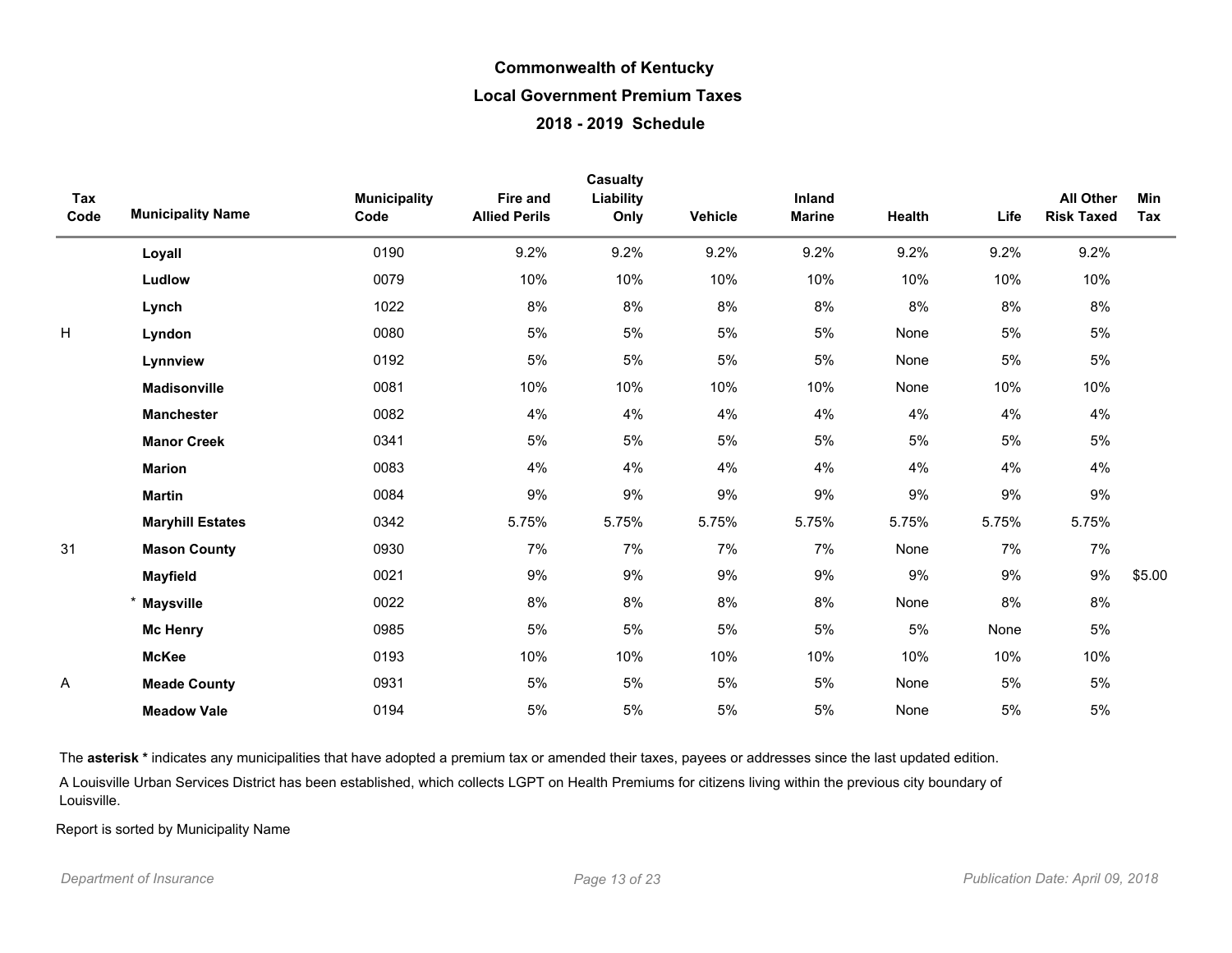|             |                           |                             |                                  | Casualty          |         |                         |        |       |                                       |                   |
|-------------|---------------------------|-----------------------------|----------------------------------|-------------------|---------|-------------------------|--------|-------|---------------------------------------|-------------------|
| Tax<br>Code | <b>Municipality Name</b>  | <b>Municipality</b><br>Code | Fire and<br><b>Allied Perils</b> | Liability<br>Only | Vehicle | Inland<br><b>Marine</b> | Health | Life  | <b>All Other</b><br><b>Risk Taxed</b> | <b>Min</b><br>Tax |
|             | <b>Meadowbrook Farm</b>   | 0344                        | 5%                               | 5%                | 5%      | 5%                      | 5%     | 5%    | 5%                                    |                   |
|             | <b>Meadowview Estates</b> | 0345                        | 5%                               | 5%                | 5%      | 5%                      | None   | 5%    | $5\%$                                 |                   |
|             | <b>Melbourne</b>          | 0346                        | 10%                              | 10%               | 10%     | 10%                     | 10%    | 10%   | 10%                                   | \$5.00            |
| Α           | <b>Menifee County</b>     | 0932                        | 6%                               | 6%                | 6%      | 6%                      | None   | None  | 6%                                    |                   |
|             | <b>Mentor</b>             | 0347                        | 10%                              | 10%               | 10%     | 10%                     | None   | 10%   | 10%                                   |                   |
|             | Middlesboro               | 0023                        | 3%                               | 3%                | 3%      | 3%                      | 3%     | 2%    | 3%                                    |                   |
|             | Middletown                | 0085                        | 5%                               | 5%                | 5%      | 5%                      | None   | 5%    | 5%                                    |                   |
|             | <b>Midway</b>             | 0195                        | 5%                               | 5%                | 5%      | 5%                      | 5%     | 5%    | $5\%$                                 |                   |
| 32          | Millersburg               | 0196                        | 12%                              | 12%               | 12%     | 12%                     | 12%    | 12%   | 12%                                   | \$5.00            |
| A-46        | <b>Milton</b>             | 0348                        | 8%                               | 8%                | 8%      | 8%                      | 8%     | 8%    | 8%                                    |                   |
|             | <b>Mockingbird Valley</b> | 1016                        | 5%                               | 5%                | 5%      | 5%                      | 5%     | $5\%$ | $5\%$                                 |                   |
|             | <b>Monticello</b>         | 0086                        | 6%                               | 6%                | 6%      | 6%                      | None   | None  | 6%                                    | \$5.00            |
|             | <b>Morehead</b>           | 0087                        | 7.5%                             | 7.5%              | 7.5%    | 7.5%                    | 7.5%   | 7.5%  | 7.5%                                  |                   |
| 23          | <b>Morgan County</b>      | 0937                        | 4.5%                             | 4.5%              | 4.5%    | 4.5%                    | None   | None  | 4.5%                                  |                   |
|             | Morganfield               | 0088                        | 7%                               | 7%                | 7%      | 7%                      | None   | None  | 7%                                    |                   |
| 15          | Morgantown                | 0198                        | 8%                               | 8%                | 8%      | 8%                      | 8%     | 8%    | 8%                                    |                   |
|             | <b>Mortons Gap</b>        | 0199                        | 10%                              | 10%               | 10%     | 10%                     | None   | 10%   | 10%                                   |                   |
| 50          | <b>Mount Olivet</b>       | 1027                        | 5%                               | 5%                | 5%      | 5%                      | None   | None  | 5%                                    |                   |

The asterisk \* indicates any municipalities that have adopted a premium tax or amended their taxes, payees or addresses since the last updated edition.

A Louisville Urban Services District has been established, which collects LGPT on Health Premiums for citizens living within the previous city boundary of Louisville.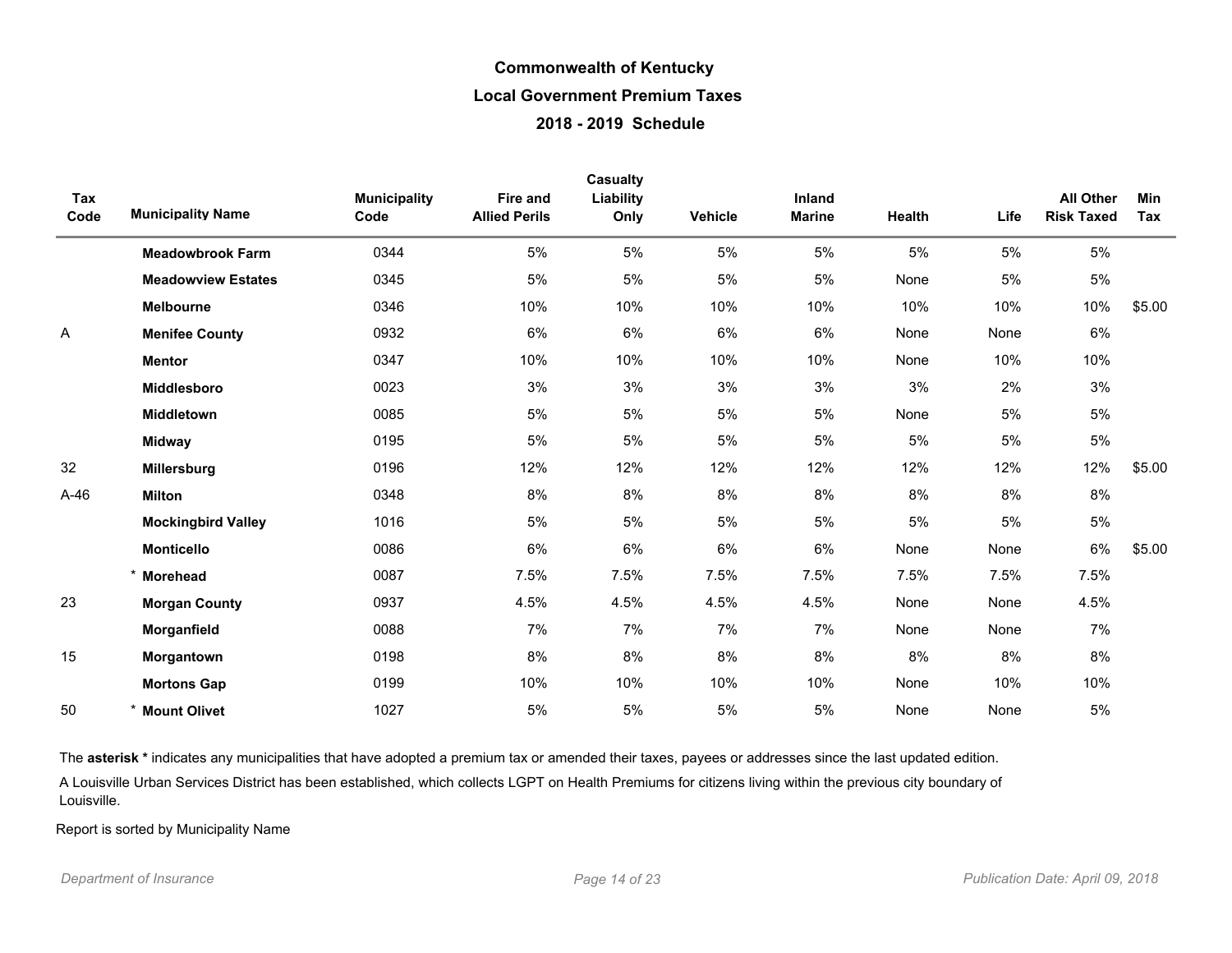| Tax  |                          | <b>Municipality</b> | <b>Fire and</b>      | Casualty<br>Liability |         | Inland        |        |      | <b>All Other</b>  | Min    |
|------|--------------------------|---------------------|----------------------|-----------------------|---------|---------------|--------|------|-------------------|--------|
| Code | <b>Municipality Name</b> | Code                | <b>Allied Perils</b> | Only                  | Vehicle | <b>Marine</b> | Health | Life | <b>Risk Taxed</b> | Tax    |
|      | <b>Mount Sterling</b>    | 0089                | 10%                  | 10%                   | 10%     | 10%           | 10%    | 10%  | 10%               |        |
|      | <b>Mount Vernon</b>      | 1010                | 4%                   | 4%                    | 4%      | 4%            | 4%     | 4%   | 4%                |        |
|      | <b>Mount Washington</b>  | 1008                | 5%                   | 5%                    | 5%      | 5%            | None   | None | 5%                |        |
|      | Muldraugh                | 0202                | 9.5%                 | 9.5%                  | 9.5%    | 9.5%          | 9.5%   | 9.5% | 9.5%              | \$5.00 |
|      | <b>Munfordville</b>      | 0203                | 9.2%                 | 9.2%                  | 9.2%    | 9.2%          | 9.2%   | 9.2% | 9.2%              |        |
|      | <b>Murray</b>            | 0024                | 8.5%                 | 8.5%                  | 8.5%    | 8.5%          | None   | None | 8.5%              |        |
|      | <b>Murray Hill</b>       | 0446                | 5%                   | 5%                    | 5%      | 5%            | None   | 5%   | 5%                |        |
|      | <b>Nebo</b>              | 0352                | 10%                  | 10%                   | 10%     | 10%           | None   | 10%  | 10%               |        |
| 40   | <b>New Castle</b>        | 0353                | 12%                  | 12%                   | 12%     | 12%           | None   | 12%  | 12%               |        |
| 02   | <b>New Haven</b>         | 0354                | 8%                   | 8%                    | 8%      | 8%            | None   | None | 8%                | \$5.00 |
|      | <b>Newport</b>           | 0007                | 15%                  | 15%                   | 15%     | 10%           | 15%    | 10%  | 10%               |        |
|      | Nicholasville            | 0025                | 9%                   | 9%                    | 9%      | 9%            | None   | 9%   | 9%                |        |
|      | <b>Norbourne Estates</b> | 0355                | 5%                   | 5%                    | 5%      | 5%            | None   | 5%   | 5%                |        |
|      | <b>North Middletown</b>  | 0206                | 9%                   | 9%                    | 9%      | 9%            | 9%     | 9%   | 9%                |        |
|      | <b>Northfield</b>        | 0205                | 5%                   | 5%                    | 5%      | 5%            | None   | 5%   | 5%                |        |
|      | <b>Nortonville</b>       | 0207                | 10%                  | 10%                   | 10%     | 10%           | None   | 10%  | 10%               |        |
|      | Norwood                  | 0356                | 5%                   | 5%                    | 5%      | 5%            | None   | 5%   | 5%                |        |
|      | <b>Oak Grove</b>         | 0208                | 10%                  | 10%                   | 10%     | 10%           | 10%    | 10%  | 10%               |        |

The asterisk \* indicates any municipalities that have adopted a premium tax or amended their taxes, payees or addresses since the last updated edition.

A Louisville Urban Services District has been established, which collects LGPT on Health Premiums for citizens living within the previous city boundary of Louisville.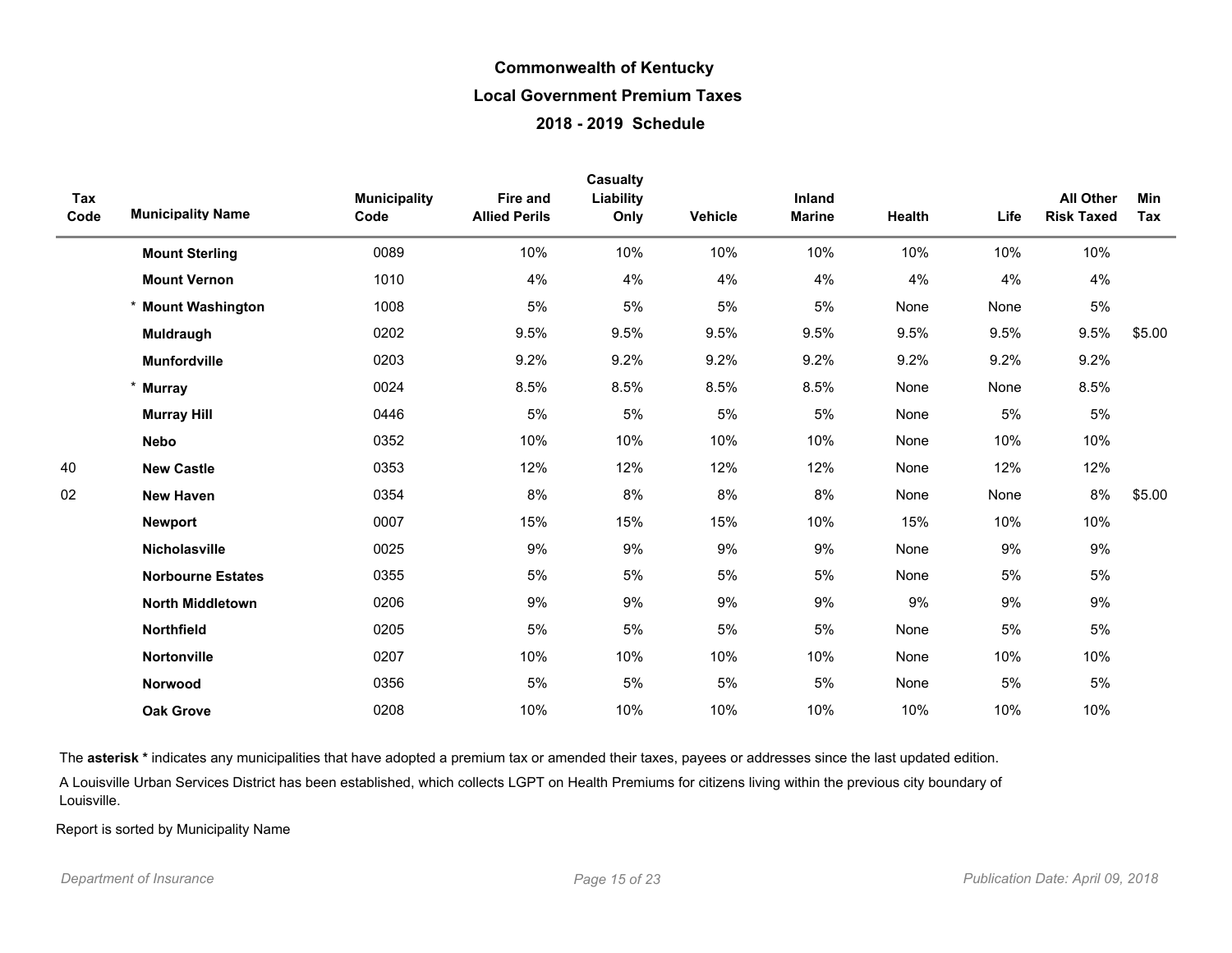| Tax    |                             |                             | Fire and             | Casualty<br>Liability |         | Inland        |        |      | <b>All Other</b>  | Min    |
|--------|-----------------------------|-----------------------------|----------------------|-----------------------|---------|---------------|--------|------|-------------------|--------|
| Code   | <b>Municipality Name</b>    | <b>Municipality</b><br>Code | <b>Allied Perils</b> | Only                  | Vehicle | <b>Marine</b> | Health | Life | <b>Risk Taxed</b> | Tax    |
|        | <b>Oakland</b>              | 0357                        | 5%                   | 5%                    | 5%      | 5%            | None   | None | 5%                |        |
|        | <b>Old Brownsboro Place</b> | 0443                        | 5%                   | 5%                    | 5%      | 5%            | None   | 5%   | 5%                |        |
|        | <b>Oldham County</b>        | 0942                        | 10%                  | 10%                   | 10%     | 10%           | None   | 10%  | 10%               |        |
| 26     | <b>Olive Hill</b>           | 0091                        | 9%                   | 9%                    | 9%      | 9%            | None   | None | 9%                | \$5.00 |
|        | <b>Orchard Grass Hills</b>  | 0358                        | 10%                  | 10%                   | 10%     | 10%           | 10%    | 10%  | 10%               |        |
| $Q-18$ | <b>Owen County</b>          | 0943                        | 7.5%                 | 7.5%                  | 7.5%    | 7.5%          | None   | None | 7.5%              |        |
|        | Owensboro                   | 0008                        | 10%                  | 10%                   | 10%     | 10%           | 4%     | 10%  | 10%               |        |
|        | Owingsville                 | 0092                        | 8%                   | 8%                    | 8%      | 8%            | None   | 8%   | None              | \$5.00 |
|        | <b>Owsley County</b>        | 0944                        | 7%                   | 7%                    | 7%      | 7%            | None   | None | 7%                |        |
|        | Paducah                     | 0009                        | 6%                   | 6%                    | 6%      | 6%            | 6%     | 6%   | 6%                |        |
| 25     | <b>Paintsville</b>          | 0093                        | 8%                   | 8%                    | 8%      | 8%            | None   | None | None              |        |
|        | <b>Paris</b>                | 0026                        | 10%                  | 10%                   | 10%     | 10%           | 10%    | 10%  | 10%               |        |
|        | <b>Park City</b>            | 0360                        | 8%                   | 8%                    | 8%      | 8%            | 8%     | 8%   | 8%                |        |
| G      | <b>Park Hills</b>           | 0094                        | 10%                  | 10%                   | 10%     | 10%           | 10%    | 10%  | 10%               |        |
|        | <b>Parkway Village</b>      | 0361                        | 5%                   | 5%                    | 5%      | 5%            | 5%     | 5%   | 5%                |        |
|        | <b>Pembroke</b>             | 0362                        | 5.5%                 | 5.5%                  | 5.5%    | 5.5%          | 5.5%   | 5.5% | 5.5%              |        |
|        | Perryville                  | 0210                        | 10%                  | 10%                   | 10%     | 10%           | None   | 10%  | None              | \$5.00 |
| 06     | <b>Pewee Valley</b>         | 0211                        | 10%                  | 10%                   | 10%     | 10%           | 10%    | 10%  | 10%               |        |

The asterisk \* indicates any municipalities that have adopted a premium tax or amended their taxes, payees or addresses since the last updated edition.

A Louisville Urban Services District has been established, which collects LGPT on Health Premiums for citizens living within the previous city boundary of Louisville.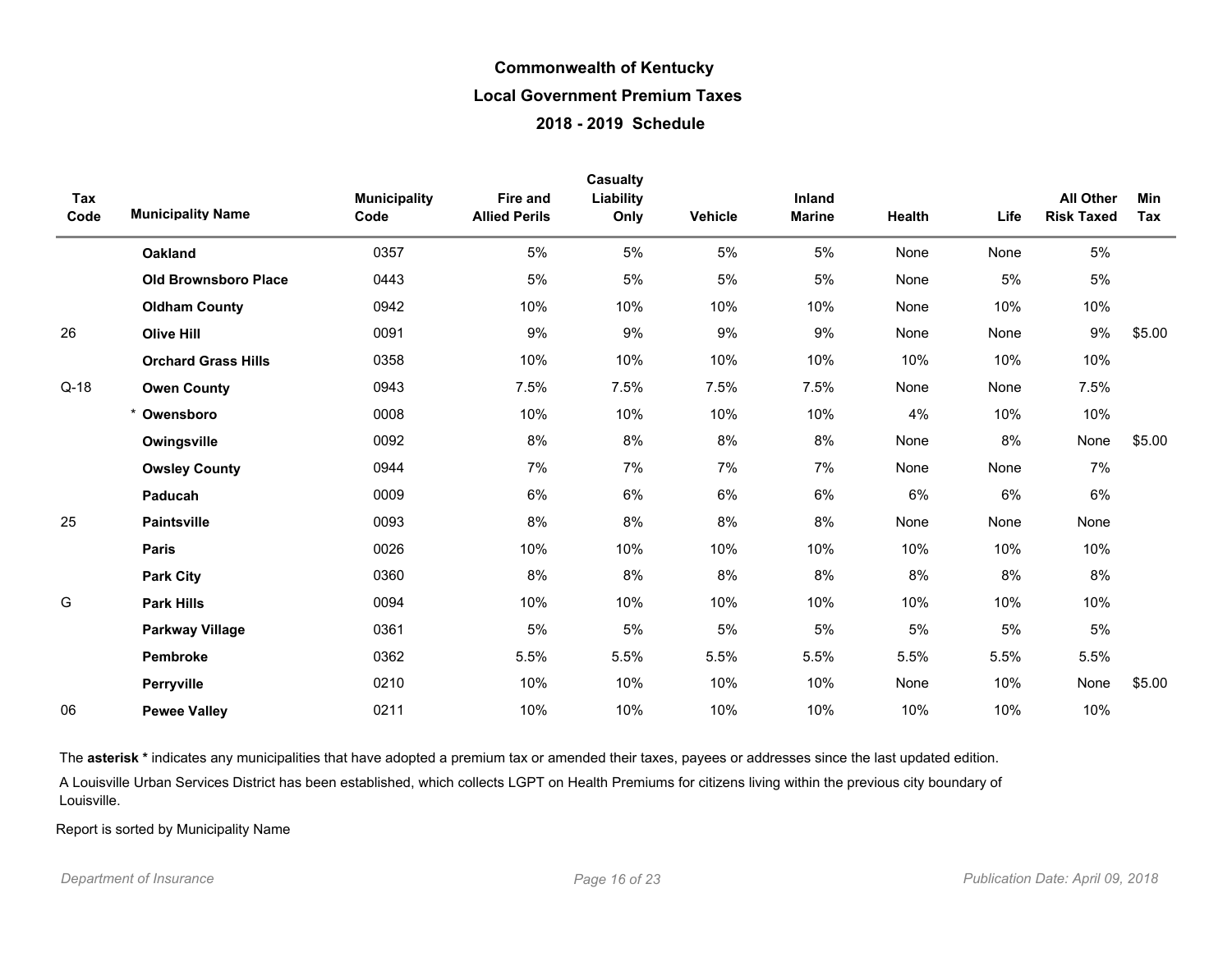| Tax<br>Code | <b>Municipality Name</b> | <b>Municipality</b><br>Code | Fire and<br><b>Allied Perils</b> | <b>Casualty</b><br>Liability<br>Only | <b>Vehicle</b> | Inland<br><b>Marine</b> | Health | Life  | <b>All Other</b><br><b>Risk Taxed</b> | Min<br>Tax |
|-------------|--------------------------|-----------------------------|----------------------------------|--------------------------------------|----------------|-------------------------|--------|-------|---------------------------------------|------------|
|             | <b>Pineville</b>         | 0096                        | 8%                               | 8%                                   | 8%             | 8%                      | 8%     | 8%    | 8%                                    |            |
|             | <b>Pioneer Village</b>   | 0441                        | 5%                               | 5%                                   | 5%             | 5%                      | None   | None  | 5%                                    |            |
|             | <b>Plantation</b>        | 0212                        | 5%                               | 5%                                   | $5\%$          | 5%                      | 5%     | 5%    | $5\%$                                 |            |
|             | Pleasureville            | 0367                        | 10%                              | 10%                                  | 10%            | 10%                     | 10%    | 10%   | 10%                                   | \$5.00     |
|             | <b>Plum Springs</b>      | 0368                        | 5%                               | 5%                                   | 5%             | 5%                      | None   | None  | $5\%$                                 |            |
| 03          | Powderly                 | 0370                        | 9%                               | 9%                                   | 9%             | 9%                      | 9%     | 9%    | 9%                                    |            |
|             | <b>Powell County</b>     | 1013                        | 5%                               | 5%                                   | 5%             | 5%                      | None   | 5%    | 5%                                    |            |
|             | Prestonsburg             | 0097                        | 8%                               | 8%                                   | 8%             | 8%                      | 8%     | None  | 8%                                    |            |
|             | Prestonville             | 0371                        | 6%                               | 6%                                   | 6%             | 6%                      | 6%     | 6%    | 6%                                    |            |
|             | Princeton                | 0098                        | 8%                               | 8%                                   | 8%             | 8%                      | 8%     | 8%    | 8%                                    |            |
|             | <b>Prospect</b>          | 0213                        | 7%                               | 7%                                   | 7%             | 7%                      | 7%     | 5%    | 7%                                    |            |
|             | Providence               | 0099                        | 7.5%                             | 7.5%                                 | 7.5%           | 7.5%                    | None   | None  | 7.5%                                  |            |
| $C-A$       | <b>Pulaski County</b>    | 0949                        | 5.5%                             | 5.5%                                 | 5.5%           | 5.5%                    | None   | 5.5%  | 5.5%                                  | \$5.00     |
|             | Raceland                 | 0214                        | 12%                              | 12%                                  | 12%            | 12%                     | 12%    | 12%   | 12%                                   |            |
| 33          | <b>Radcliff</b>          | 0100                        | 11%                              | 11%                                  | 11%            | 11%                     | None   | None  | 11%                                   |            |
|             | Ravenna                  | 0215                        | 10%                              | 10%                                  | 10%            | 10%                     | 10%    | 10%   | 10%                                   |            |
|             | Richlawn                 | 0372                        | 5%                               | 5%                                   | 5%             | 5%                      | None   | $5\%$ | $5\%$                                 |            |
| F           | Richmond                 | 0010                        | 8%                               | 8%                                   | 8%             | 8%                      | 8%     | 8%    | $8\%$                                 |            |

The asterisk \* indicates any municipalities that have adopted a premium tax or amended their taxes, payees or addresses since the last updated edition.

A Louisville Urban Services District has been established, which collects LGPT on Health Premiums for citizens living within the previous city boundary of Louisville.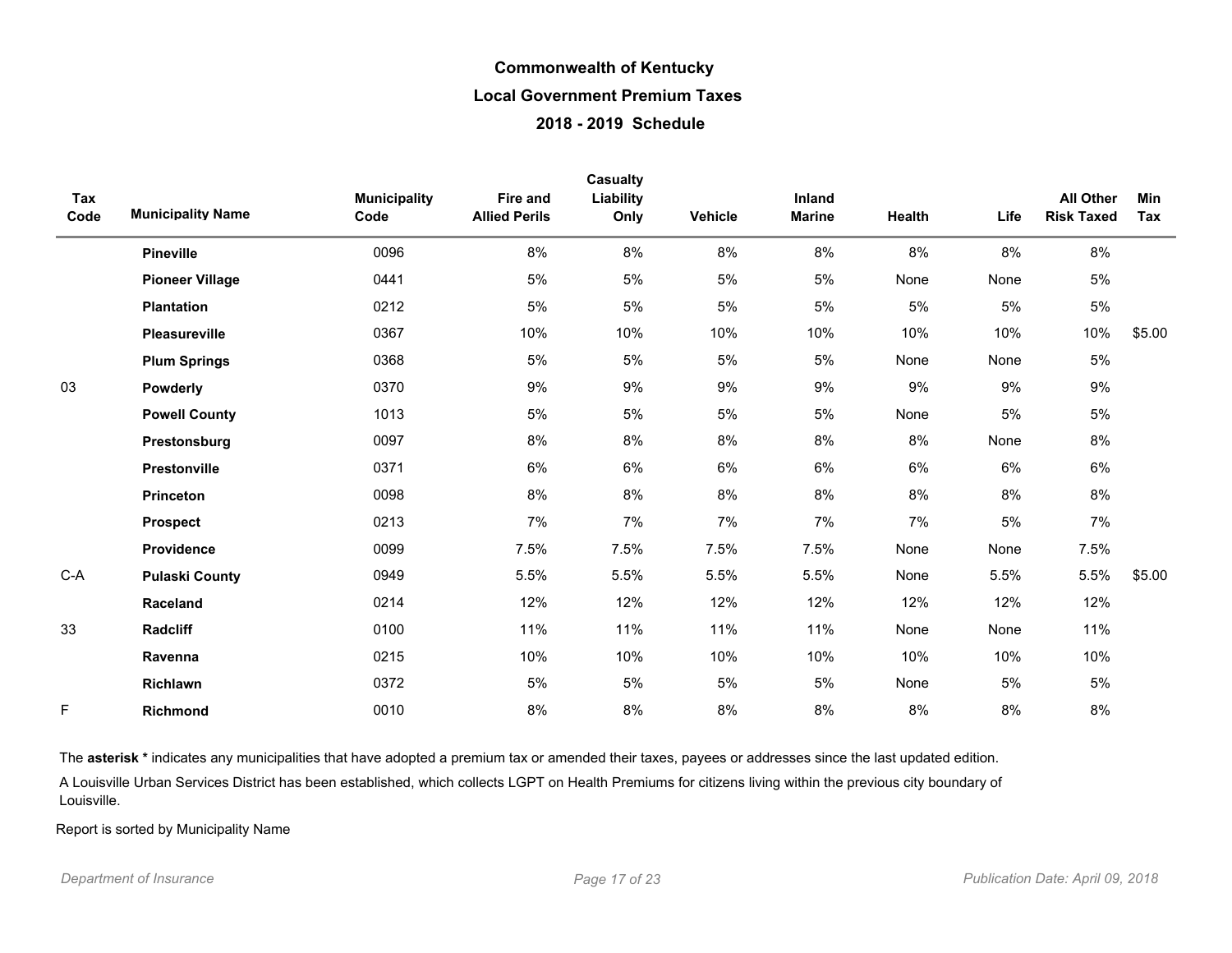| Tax<br>Code | <b>Municipality Name</b> | <b>Municipality</b><br>Code | <b>Fire and</b><br><b>Allied Perils</b> | Casualty<br>Liability<br>Only | Vehicle | Inland<br><b>Marine</b> | Health | Life | All Other<br><b>Risk Taxed</b> | Min<br>Tax |
|-------------|--------------------------|-----------------------------|-----------------------------------------|-------------------------------|---------|-------------------------|--------|------|--------------------------------|------------|
|             | <b>River Bluff</b>       | 0457                        | 10%                                     | 10%                           | 10%     | 10%                     | None   | 10%  | 10%                            |            |
|             | Riverwood                | 0374                        | 5%                                      | 5%                            | $5%$    | 5%                      | None   | 5%   | 5%                             |            |
| Α           | <b>Robards</b>           | 0461                        | 8%                                      | 8%                            | 8%      | 8%                      | 8%     | 8%   | 8%                             |            |
| 42          | <b>Robertson County</b>  | 1024                        | 5%                                      | 5%                            | 5%      | 5%                      | None   | None | 5%                             |            |
|             | <b>Rockcastle County</b> | 0951                        | 4%                                      | 4%                            | 4%      | 4%                      | None   | None | 4%                             |            |
|             | Rockport                 | 0377                        | 6%                                      | 6%                            | 6%      | 6%                      | 6%     | 6%   | 6%                             |            |
|             | <b>Rolling Fields</b>    | 0378                        | 5%                                      | 5%                            | 5%      | 5%                      | None   | 5%   | $5\%$                          |            |
|             | <b>Rolling Hills</b>     | 0216                        | 5%                                      | 5%                            | 5%      | $5%$                    | 5%     | 5%   | $5\%$                          |            |
|             | <b>Russell Springs</b>   | 0217                        | 10%                                     | 10%                           | 10%     | 10%                     | 10%    | 10%  | 10%                            |            |
| 39          | <b>Russellville</b>      | 1009                        | 7%                                      | 7%                            | 7%      | 7%                      | None   | None | 7%                             |            |
|             | <b>Ryland Heights</b>    | 0971                        | 7%                                      | 7%                            | 7%      | 7%                      | 7%     | 7%   | 7%                             |            |
|             | <b>Sacramento</b>        | 0382                        | 8%                                      | 8%                            | 8%      | 8%                      | 8%     | 8%   | $8\%$                          |            |
|             | <b>Sadieville</b>        | 0440                        | 10%                                     | 10%                           | 10%     | 10%                     | 10%    | 10%  | 10%                            | \$5.00     |
| 10          | <b>Salyersville</b>      | 0105                        | 8%                                      | 8%                            | 8%      | 8%                      | None   | None | None                           |            |
|             | *<br><b>Sanders</b>      | 1033                        | 5%                                      | 5%                            | 5%      | 5%                      | 5%     | 5%   | 5%                             |            |
|             | <b>Sandy Hook</b>        | 0218                        | 9%                                      | 9%                            | 9%      | 9%                      | 9%     | 9%   | 9%                             |            |
| Α           | <b>Science Hill</b>      | 0387                        | 5%                                      | 5%                            | 5%      | 5%                      | 5%     | 5%   | $5\%$                          |            |
|             | <b>Scottsville</b>       | 0106                        | 7%                                      | 7%                            | 7%      | 7%                      | 7%     | 7%   | 7%                             |            |

The asterisk \* indicates any municipalities that have adopted a premium tax or amended their taxes, payees or addresses since the last updated edition.

A Louisville Urban Services District has been established, which collects LGPT on Health Premiums for citizens living within the previous city boundary of Louisville.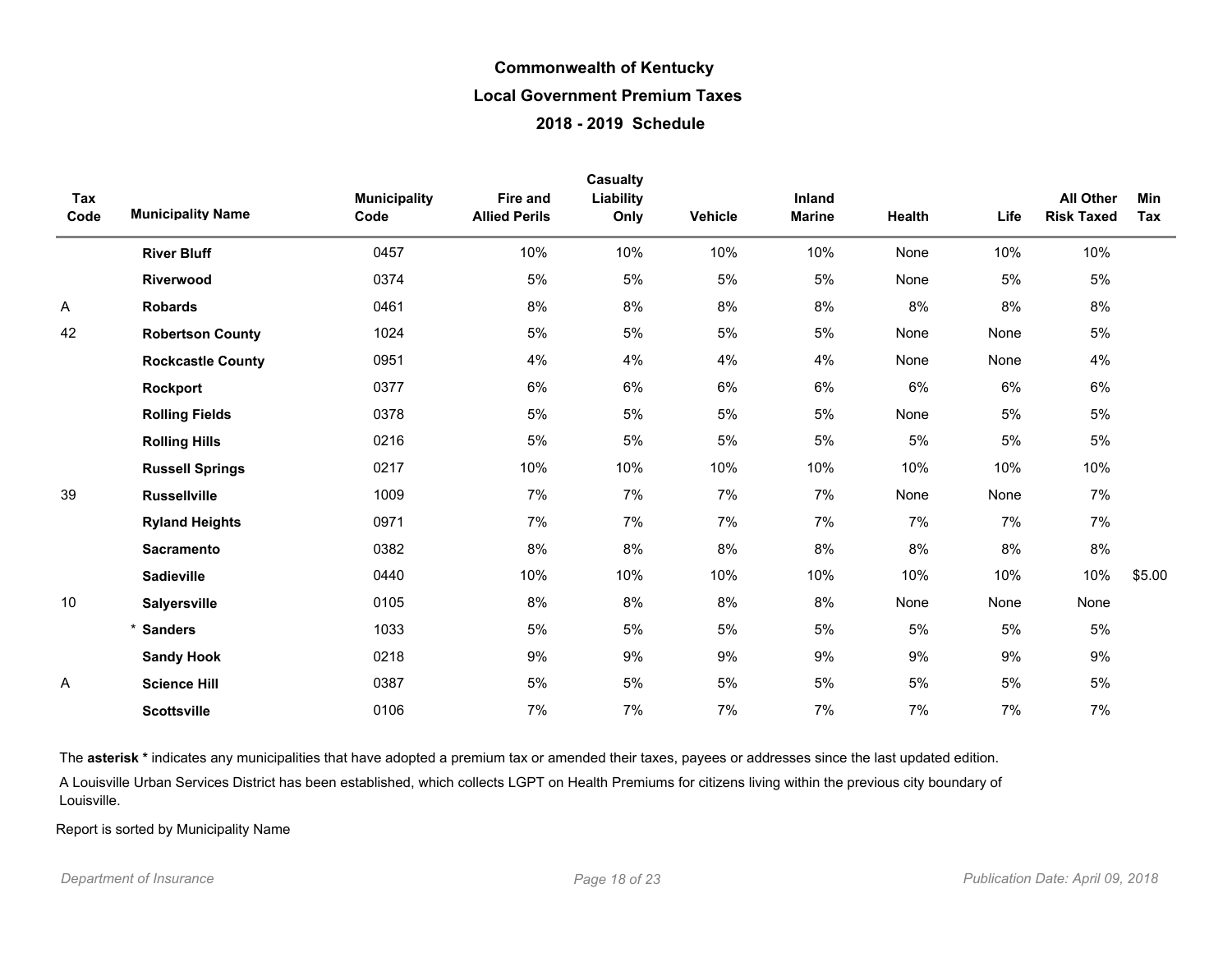| Tax<br>Code | <b>Municipality Name</b> | <b>Municipality</b><br>Code | <b>Fire and</b><br><b>Allied Perils</b> | Casualty<br>Liability<br>Only | Vehicle | Inland<br><b>Marine</b> | <b>Health</b> | Life | <b>All Other</b><br><b>Risk Taxed</b> | Min<br>Tax |
|-------------|--------------------------|-----------------------------|-----------------------------------------|-------------------------------|---------|-------------------------|---------------|------|---------------------------------------|------------|
|             | <b>Sebree</b>            | 0219                        | 7%                                      | 7%                            | 7%      | 7%                      | 7%            | 7%   | 7%                                    | \$5.00     |
|             | <b>Seneca Gardens</b>    | 0390                        | 5%                                      | 5%                            | 5%      | 5%                      | 5%            | 5%   | 5%                                    |            |
|             | Shelbyville              | 0107                        | 5%                                      | 5%                            | 5%      | 5%                      | 5%            | 5%   | 5%                                    |            |
|             | Shepherdsville           | 0986                        | 5%                                      | 5%                            | 5%      | 5%                      | None          | None | 5%                                    |            |
|             | <b>Shively</b>           | 0027                        | 10%                                     | 10%                           | 10%     | 10%                     | None          | 10%  | 10%                                   |            |
|             | <b>Silver Grove</b>      | 0220                        | 10%                                     | 10%                           | 10%     | 10%                     | None          | 10%  | 10%                                   |            |
|             | Simpsonville             | 0997                        | 5%                                      | 5%                            | 5%      | $5\%$                   | 5%            | 5%   | 5%                                    |            |
|             | <b>Slaughters</b>        | 0393                        | 5%                                      | 5%                            | 5%      | $5\%$                   | 5%            | 5%   | 5%                                    |            |
|             | Smithfield               | 0972                        | 6.5%                                    | 6.5%                          | 6.5%    | 6.5%                    | None          | 6.5% | 6.5%                                  |            |
|             | <b>Smithland</b>         | 0395                        | 6%                                      | 6%                            | 6%      | None                    | None          | None | None                                  |            |
|             | <b>Smiths Grove</b>      | 0396                        | 7%                                      | 7%                            | 7%      | 7%                      | 5%            | 7%   | 7%                                    |            |
|             | <b>Somerset</b>          | 0028                        | 6%                                      | 6%                            | 6%      | 6%                      | 6%            | 6%   | 6%                                    | \$5.00     |
|             | <b>South Shore</b>       | 0400                        | 6%                                      | 6%                            | 6%      | 6%                      | None          | None | 6%                                    |            |
|             | Southgate                | 0109                        | 10%                                     | 10%                           | 10%     | 10%                     | None          | None | 10%                                   |            |
|             | <b>Sparta</b>            | 0401                        | 6%                                      | 6%                            | 6%      | 6%                      | None          | 6%   | 6%                                    |            |
|             | <b>Spencer County</b>    | 1006                        | 3%                                      | 3%                            | 3%      | 3%                      | None          | None | 3%                                    |            |
|             | <b>Spring Valley</b>     | 0445                        | 5%                                      | 5%                            | 5%      | 5%                      | None          | 5%   | 5%                                    |            |
| B           | Springfield              | 0110                        | 6%                                      | 6%                            | 6%      | 6%                      | 6%            | 6%   | 6%                                    |            |

The asterisk \* indicates any municipalities that have adopted a premium tax or amended their taxes, payees or addresses since the last updated edition.

A Louisville Urban Services District has been established, which collects LGPT on Health Premiums for citizens living within the previous city boundary of Louisville.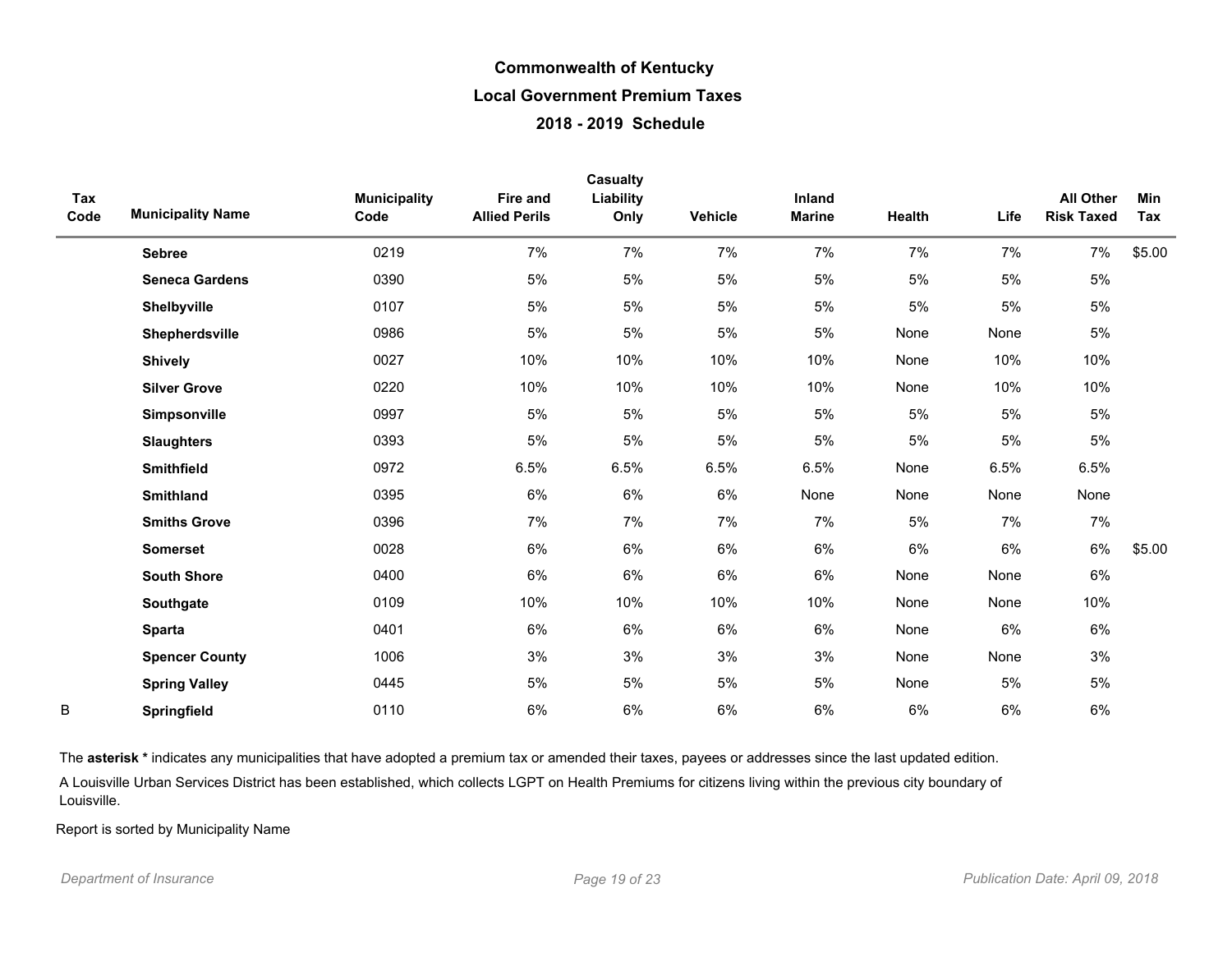| Tax<br>Code | <b>Municipality Name</b>  | <b>Municipality</b><br>Code | Fire and<br><b>Allied Perils</b> | <b>Casualty</b><br>Liability<br>Only | <b>Vehicle</b> | Inland<br><b>Marine</b> | Health | Life | <b>All Other</b><br><b>Risk Taxed</b> | Min<br>Tax |
|-------------|---------------------------|-----------------------------|----------------------------------|--------------------------------------|----------------|-------------------------|--------|------|---------------------------------------|------------|
|             | <b>St. Charles</b>        | 0462                        | 10%                              | 10%                                  | 10%            | 10%                     | None   | None | 10%                                   | \$25.00    |
|             | <b>St. Matthews</b>       | 0463                        | 5%                               | 5%                                   | 5%             | 5%                      | 5%     | 5%   | 5%                                    |            |
|             | <b>St. Regis Park</b>     | 0104                        | 5%                               | 5%                                   | 5%             | 5%                      | None   | 5%   | 5%                                    |            |
|             | <b>Stamping Ground</b>    | 0403                        | $6\%$                            | 6%                                   | 6%             | 6%                      | 6%     | 6%   | $6\%$                                 |            |
|             | <b>Stanford</b>           | 0221                        | 9%                               | 9%                                   | 9%             | 9%                      | 9%     | 9%   | 9%                                    |            |
|             | <b>Stanton</b>            | 0111                        | 5%                               | 5%                                   | 5%             | 5%                      | 5%     | 5%   | 5%                                    |            |
|             | <b>Strathmoor Manor</b>   | 0405                        | 7%                               | 7%                                   | 7%             | 7%                      | 7%     | 7%   | 7%                                    |            |
|             | <b>Strathmoor Village</b> | 0406                        | 5%                               | 5%                                   | $5%$           | 5%                      | $5%$   | 5%   | 5%                                    |            |
|             | <b>Sturgis</b>            | 0112                        | 12%                              | 12%                                  | 12%            | 12%                     | 12%    | 12%  | 12%                                   |            |
|             | Sycamore                  | 0456                        | 8%                               | 8%                                   | 8%             | 8%                      | None   | 8%   | $8\%$                                 |            |
|             | <b>Taylor Mill</b>        | 0113                        | 8%                               | 8%                                   | 8%             | 8%                      | None   | 8%   | 8%                                    |            |
|             | <b>Taylorsville</b>       | 0407                        | 7%                               | 7%                                   | 7%             | 7%                      | 7%     | 7%   | 7%                                    | \$5.00     |
|             | <b>Ten Broeck</b>         | 0453                        | 5%                               | 5%                                   | 5%             | 5%                      | None   | None | None                                  |            |
|             | <b>Thornhill</b>          | 0408                        | 5%                               | $5\%$                                | 5%             | 5%                      | None   | 5%   | 5%                                    |            |
| 12          | <b>Todd County</b>        | 1001                        | 6%                               | 6%                                   | 6%             | 6%                      | None   | None | 6%                                    |            |
|             | <b>Tompkinsville</b>      | 0222                        | 5%                               | 5%                                   | 5%             | 5%                      | 5%     | 5%   | 5%                                    |            |
| 28          | <b>Trenton</b>            | 0409                        | 6%                               | 6%                                   | 6%             | 6%                      | None   | 6%   | $6\%$                                 |            |
|             | <b>Trigg County</b>       | 0960                        | 6%                               | 6%                                   | 6%             | 6%                      | None   | 6%   | 6%                                    |            |

The asterisk \* indicates any municipalities that have adopted a premium tax or amended their taxes, payees or addresses since the last updated edition.

A Louisville Urban Services District has been established, which collects LGPT on Health Premiums for citizens living within the previous city boundary of Louisville.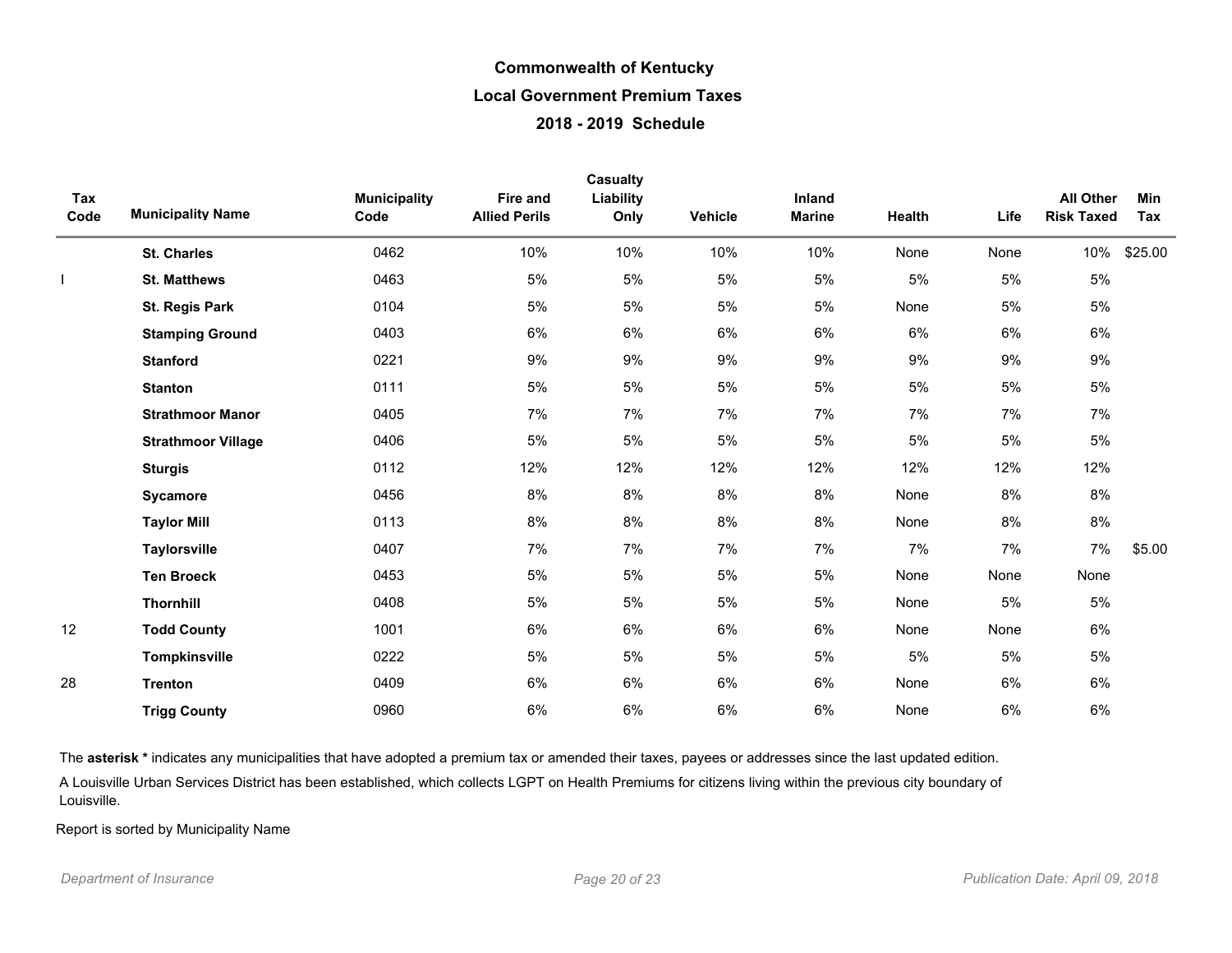| Tax<br>Code | <b>Municipality Name</b> | <b>Municipality</b><br>Code | <b>Fire and</b><br><b>Allied Perils</b> | Casualty<br>Liability<br>Only | Vehicle   | Inland<br><b>Marine</b> | Health | Life  | <b>All Other</b><br><b>Risk Taxed</b> | Min<br>Tax |
|-------------|--------------------------|-----------------------------|-----------------------------------------|-------------------------------|-----------|-------------------------|--------|-------|---------------------------------------|------------|
| $A-45$      | <b>Trimble County</b>    | 1023                        | 10%                                     | 10%                           | 10%       | 10%                     | None   | 10%   | 10%                                   | \$5.00     |
|             | <b>Uniontown</b>         | 0223                        | 12%                                     | 12%                           | 12%       | 12%                     | None   | None  | None                                  | \$5.00     |
|             | Vanceburg                | 1004                        | 6%                                      | 6%                            | 6%        | 6%                      | 6%     | None  | 6%                                    |            |
|             | <b>Versailles</b>        | 0115                        | 9%                                      | 9%                            | 9%        | 9%                      | 9%     | 9%    | 9%                                    |            |
|             | <b>Vicco</b>             | 0413                        | 10%                                     | 10%                           | 10%       | 10%                     | 10%    | 10%   | 10%                                   |            |
| 05          | <b>Villa Hills</b>       | 0116                        | 5%                                      | $5\%$                         | 5%        | $5\%$                   | None   | None  | 5%                                    |            |
| 20          | <b>Vine Grove</b>        | 0117                        | 10%                                     | 10%                           | 10% or 3% | 10%                     | None   | None  | 10%                                   |            |
|             | Walton                   | 0224                        | 5%                                      | 5%                            | 5%        | $5\%$                   | 5%     | $5\%$ | 5%                                    |            |
|             | Warsaw                   | 0225                        | 6%                                      | 6%                            | 6%        | None                    | None   | None  | None                                  |            |
| B           | <b>Washington County</b> | 0964                        | 4%                                      | 4%                            | 4%        | 4%                      | 4%     | 4%    | 4%                                    | \$10.00    |
|             | <b>Watterson Park</b>    | 0450                        | 5%                                      | 5%                            | 5%        | $5\%$                   | None   | $5\%$ | 5%                                    |            |
|             | Wayland                  | 0419                        | 8%                                      | 8%                            | 8%        | 8%                      | 8%     | 8%    | 8%                                    |            |
|             | <b>Wayne County</b>      | 0965                        | 5%                                      | 5%                            | 5%        | 5%                      | None   | None  | 5%                                    |            |
|             | Wellington               | 0973                        | 5%                                      | 5%                            | 5%        | $5\%$                   | 5%     | $5\%$ | 5%                                    |            |
|             | <b>West Buechel</b>      | 0227                        | 10%                                     | 10%                           | 10%       | 10%                     | 10%    | 10%   | 10%                                   |            |
|             | <b>West Liberty</b>      | 0118                        | 10%                                     | 10%                           | 10%       | 10%                     | 10%    | 10%   | 10%                                   |            |
|             | <b>West Point</b>        | 0228                        | 12%                                     | 12%                           | 12%       | 12%                     | None   | 12%   | 12%                                   |            |
|             | Westwood                 | 0421                        | 6%                                      | 6%                            | 6%        | 6%                      | 6%     | 6%    | 6%                                    |            |

The asterisk \* indicates any municipalities that have adopted a premium tax or amended their taxes, payees or addresses since the last updated edition.

A Louisville Urban Services District has been established, which collects LGPT on Health Premiums for citizens living within the previous city boundary of Louisville.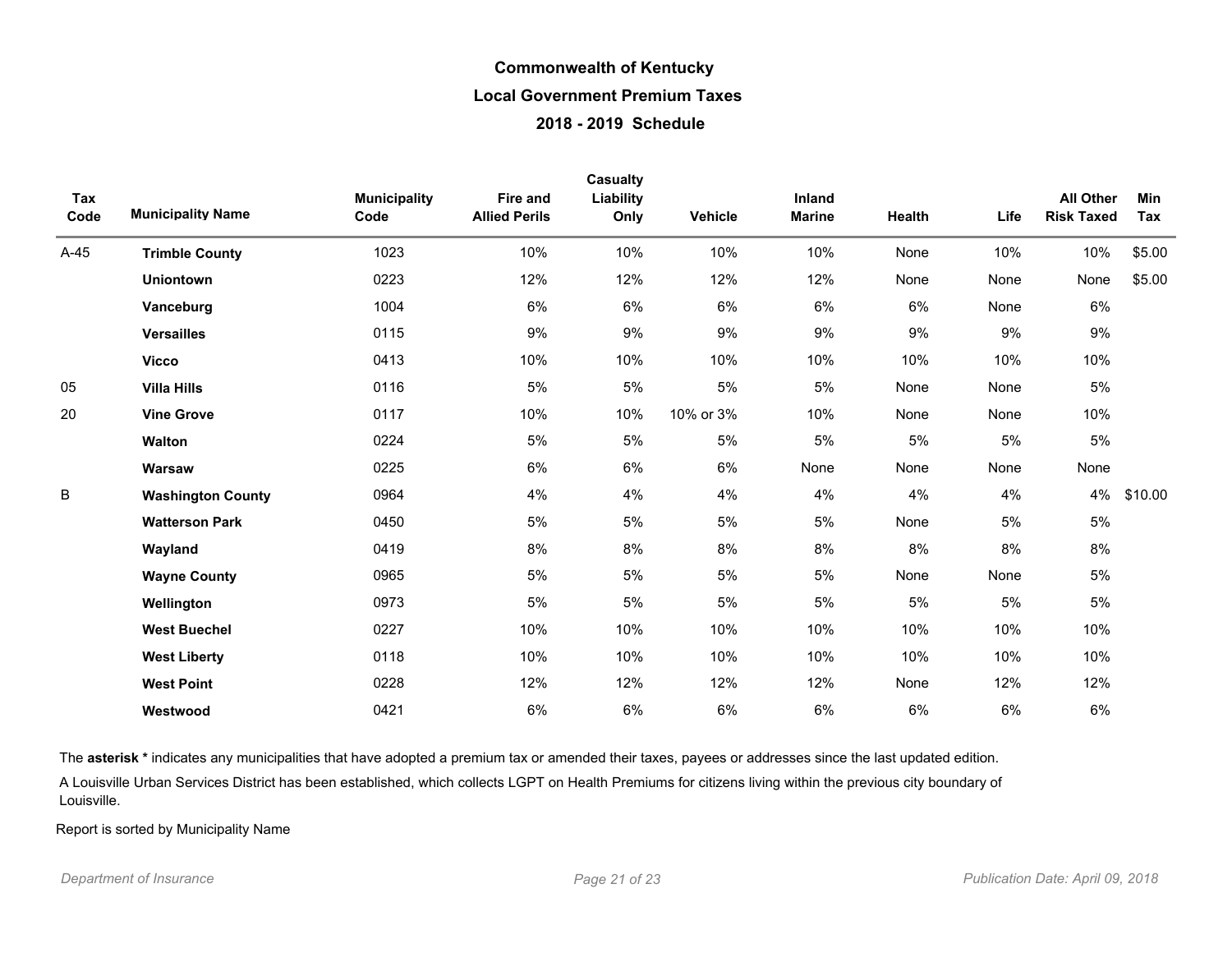| Tax<br>Code | <b>Municipality Name</b> | <b>Municipality</b><br>Code | <b>Fire and</b><br><b>Allied Perils</b> | Casualty<br>Liability<br>Only | <b>Vehicle</b> | <b>Inland</b><br><b>Marine</b> | Health | Life | <b>All Other</b><br><b>Risk Taxed</b> | Min<br>Tax |
|-------------|--------------------------|-----------------------------|-----------------------------------------|-------------------------------|----------------|--------------------------------|--------|------|---------------------------------------|------------|
|             | Wheatcroft               | 0422                        | 8%                                      | 8%                            | 8%             | 8%                             | None   | None | 8%                                    |            |
| Α           | Wheelwright              | 0423                        | 5%                                      | 5%                            | 5%             | 5%                             | None   | 5%   | 5%                                    |            |
|             | <b>White Plains</b>      | 0425                        | 10%                                     | 10%                           | 10%            | 10%                            | None   | None | 10%                                   | \$25.00    |
|             | Whitesburg               | 0230                        | $5\%$                                   | 5%                            | 5%             | 5%                             | $5\%$  | 5%   | $5\%$                                 | \$5.00     |
| 12          | Whitesville              | 0426                        | 8.9%                                    | 8.9%                          | 8.9%           | 8.9%                           | None   | None | None                                  |            |
|             | Wickliffe                | 0231                        | 6.4%                                    | 6.4%                          | 6.4%           | 6.4%                           | None   | 6.4% | 6.4%                                  |            |
|             | Wilder                   | 0232                        | 10%                                     | 10%                           | 10%            | 10%                            | None   | 10%  | 10%                                   |            |
|             | Wildwood                 | 0427                        | 5%                                      | 5%                            | 5%             | 5%                             | None   | 5%   | 5%                                    |            |
|             | Williamsburg             | 0119                        | 6%                                      | 6%                            | 6%             | 6%                             | 6%     | 6%   | 6%                                    |            |
|             | Williamstown             | 0233                        | 6.75%                                   | 6.75%                         | 6.75%          | 6.75%                          | None   | None | 6.75%                                 |            |
|             | Wilmore                  | 0120                        | 7%                                      | 7%                            | 7%             | 7%                             | 7%     | 7%   | 7%                                    |            |
|             | Winchester               | 0029                        | 8%                                      | 8%                            | 8%             | 8%                             | 8%     | 8%   | $8\%$                                 |            |
|             | <b>Windy Hills</b>       | 0234                        | 5%                                      | 5%                            | 5%             | 5%                             | None   | 5%   | 5%                                    |            |
|             | Wingo                    | 0430                        | 5%                                      | 5%                            | $5\%$          | 5%                             | None   | None | $5\%$                                 |            |
| 15          | Woodburn                 | 0433                        | 7%                                      | 2%                            | 7%             | 7%                             | 2%     | 2%   | 7%                                    |            |
|             | Woodbury                 | 0459                        | 5%                                      | 5%                            | 5%             | 5%                             | 5%     | 5%   | $5\%$                                 |            |
|             | <b>Woodland Hills</b>    | 0434                        | 8%                                      | 8%                            | 8%             | 8%                             | None   | 8%   | $8\%$                                 |            |
|             | Woodlawn                 | 0435                        | 10%                                     | 10%                           | 10%            | 10%                            | None   | 10%  | 10%                                   |            |

The asterisk \* indicates any municipalities that have adopted a premium tax or amended their taxes, payees or addresses since the last updated edition.

A Louisville Urban Services District has been established, which collects LGPT on Health Premiums for citizens living within the previous city boundary of Louisville.